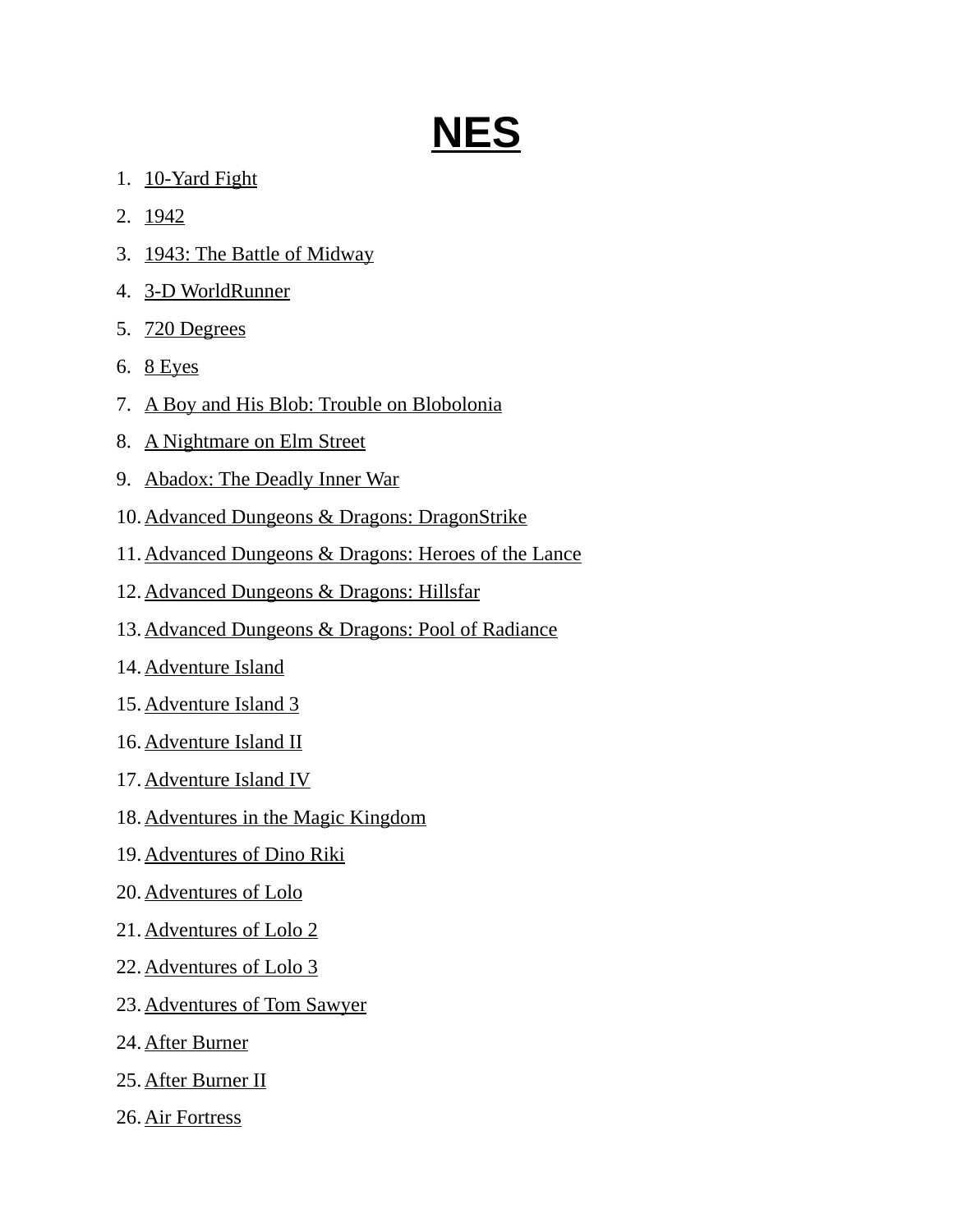27. Airwolf

28. Al Unser Jr. Turbo Racing

29. Alfred Chicken

30. Alien 3

- 31. Alien Syndrome
- 32. All-Pro Basketball
- 33. Alpha Mission
- 34. Amagon
- 35. American Gladiators
- 36. Antarctic Adventure
- 37. Anticipation
- 38. Arch Rivals: A Basketbrawl!
- 39. Archon
- 40. Argus
- 41. Arkanoid
- 42. Arkista's Ring
- 43. Astyanax
- 44. Atari Soccer
- 45. Athena
- 46. Athletic World
- 47. Attack of the Killer Tomatoes
- 48. Baby Boomer
- 49. Back to the Future
- 50. Back to the Future Part II & III
- 51. Bad Dudes
- 52. Bad News Baseball
- 53. Bad Street Brawler
- 54. Balloon Fight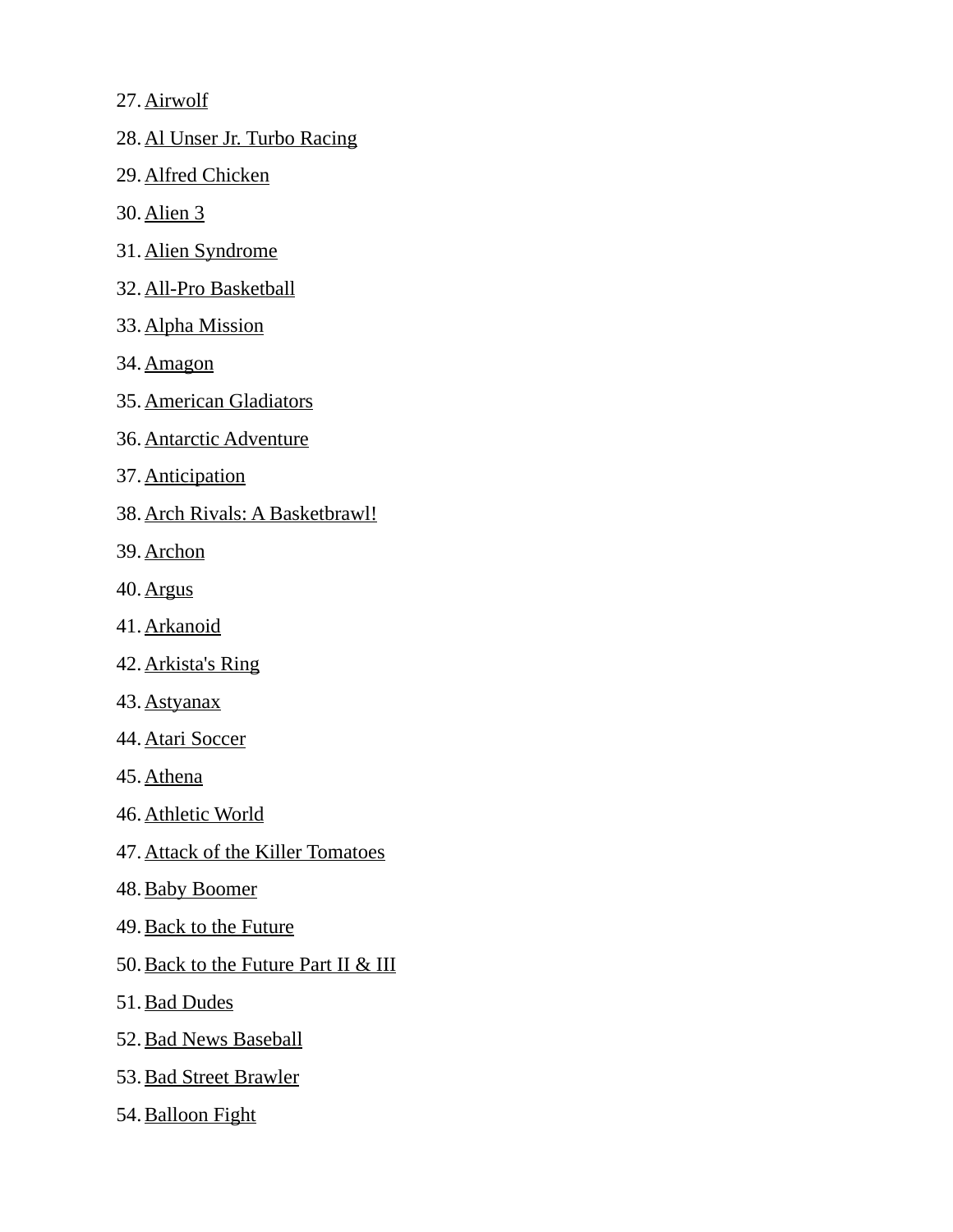55. Baltron

56. Banana

57.Bandai Golf: Challenge Pebble Beach

- 58. Bandit Kings of Ancient China
- 59. Barbie
- 60. Barker Bill's Trick Shooting
- 61. Baseball
- 62. Baseball Simulator 1.000
- 63. Baseball Stars
- 64. Baseball Stars II
- 65. Bases Loaded
- 66. Bases Loaded 3
- 67. Bases Loaded 4
- 68. Bases Loaded II: Second Season
- 69. Batman Returns
- 70. Batman3
- 71. Batman: Return of the Joker
- 72. Batman: The Video Game
- 73. Battle Chess
- 74. Battle Tank
- 75. BattleCity
- 76. Battleship
- 77. Battletoads
- 78. Battletoads-Double Dragon
- 79. Bee 52
- 80. Beetlejuice
- 81.Best of the Best: Championship Karate
- 82. Big Nose Freaks Out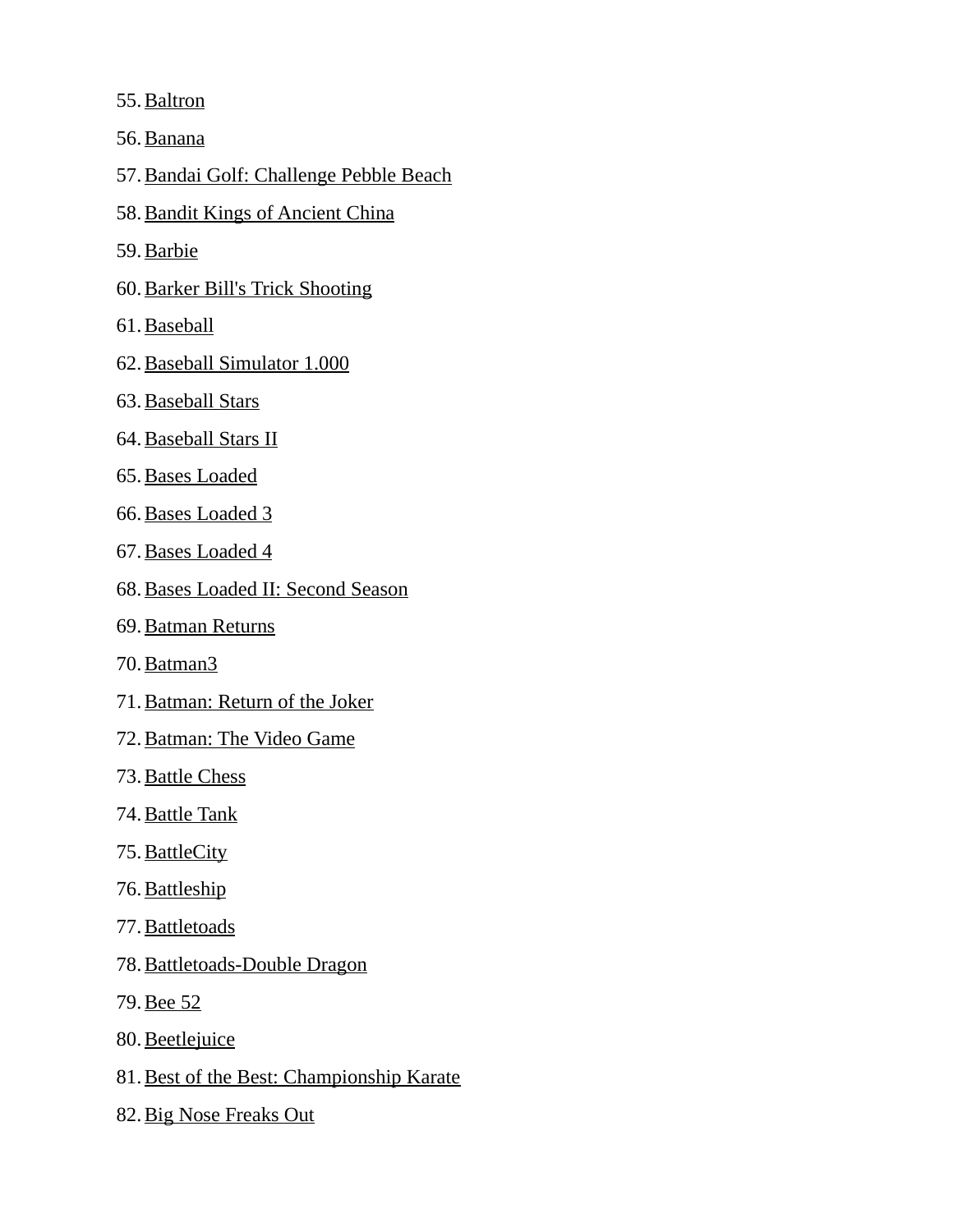- 83. Big Nose the Caveman
- 84. Bigfoot
- 85.Bill & Ted's Excellent Video Game Adventure
- 86. Bill Elliott's NASCAR Challenge
- 87. Binary Land
- 88. Bionic Commando
- 89. Bird Week
- 90. Blackjack
- 91. Blades of Steel
- 92. Blaster Master
- 93. Bo Jackson Baseball
- 94. Bomber King
- 95. Bomberman
- 96. Bomberman II
- 97. Bonk's Adventure
- 98. Boulder Dash
- 99. Bram Stoker's Dracula
- 100. Break Time: The National Pool Tour
- 101. BreakThru
- 102. Brush Roller
- 103. Bubble Bobble
- 104. Bubble Bobble Part 2
- 105. Bucky O'Hare
- 106. Bump'n'Jump
- 107. Burai Fighter
- 108. BurgerTime
- 109. Cabal
- 110. Caesars Palace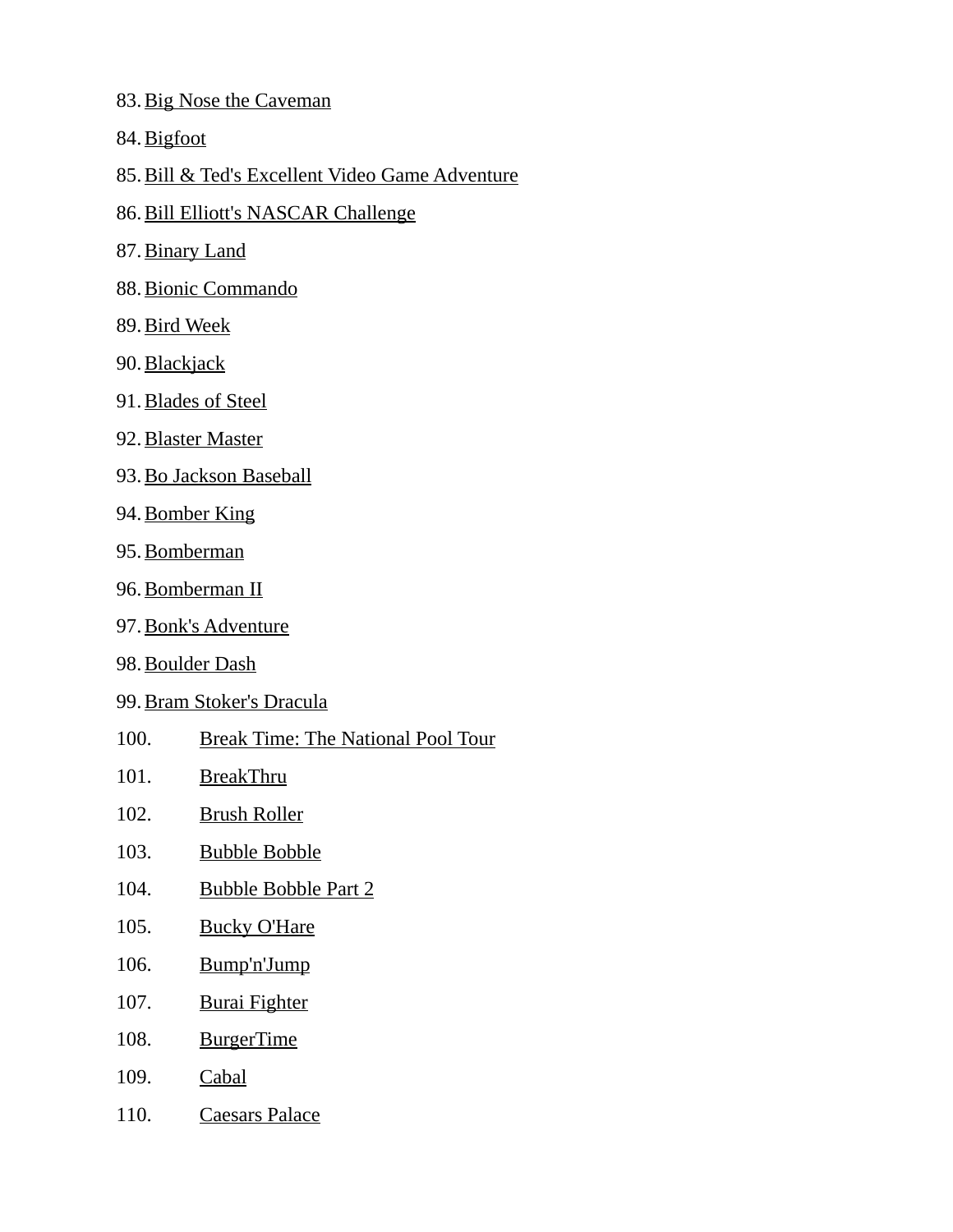| 111. | California Games                                |
|------|-------------------------------------------------|
| 112. | Caltron 6 in 1                                  |
| 113. | Capcom's Gold Medal Challenge '92               |
| 114. | <b>Captain America and the Avengers</b>         |
| 115. | <b>Captain Comic: The Adventure</b>             |
| 116. | <b>Captain Planet and the Planeteers</b>        |
| 117. | <b>Captain Skyhawk</b>                          |
| 118. | <b>Casino Kid</b>                               |
| 119. | <b>Casino Kid II</b>                            |
| 120. | Castelian                                       |
| 121. | <b>Castle of Deceit</b>                         |
| 122. | <b>Castle of Dragon</b>                         |
| 123. | <b>Castlequest</b>                              |
| 124. | Castlevania                                     |
| 125. | Castlevania II: Simon's Quest                   |
| 126. | Castlevania III: Dracula's Curse                |
| 127. | <b>Caveman Games</b>                            |
| 128. | Challenge of the Dragon                         |
| 129. | Challenger                                      |
| 130. | <b>Championship Bowling</b>                     |
| 131. | <b>Championship Lode Runner</b>                 |
| 132. | <b>Championship Pool</b>                        |
| 133. | Cheetahmen II                                   |
| 134. | Chiller                                         |
| 135. | <b>Chip 'n Dale: Rescue Rangers</b>             |
| 136. | Chip 'n Dale: Rescue Rangers 2                  |
| 137. | Chris Evert & Ivan Lendl in Top Players' Tennis |
| 138. | <b>Chubby Cherub</b>                            |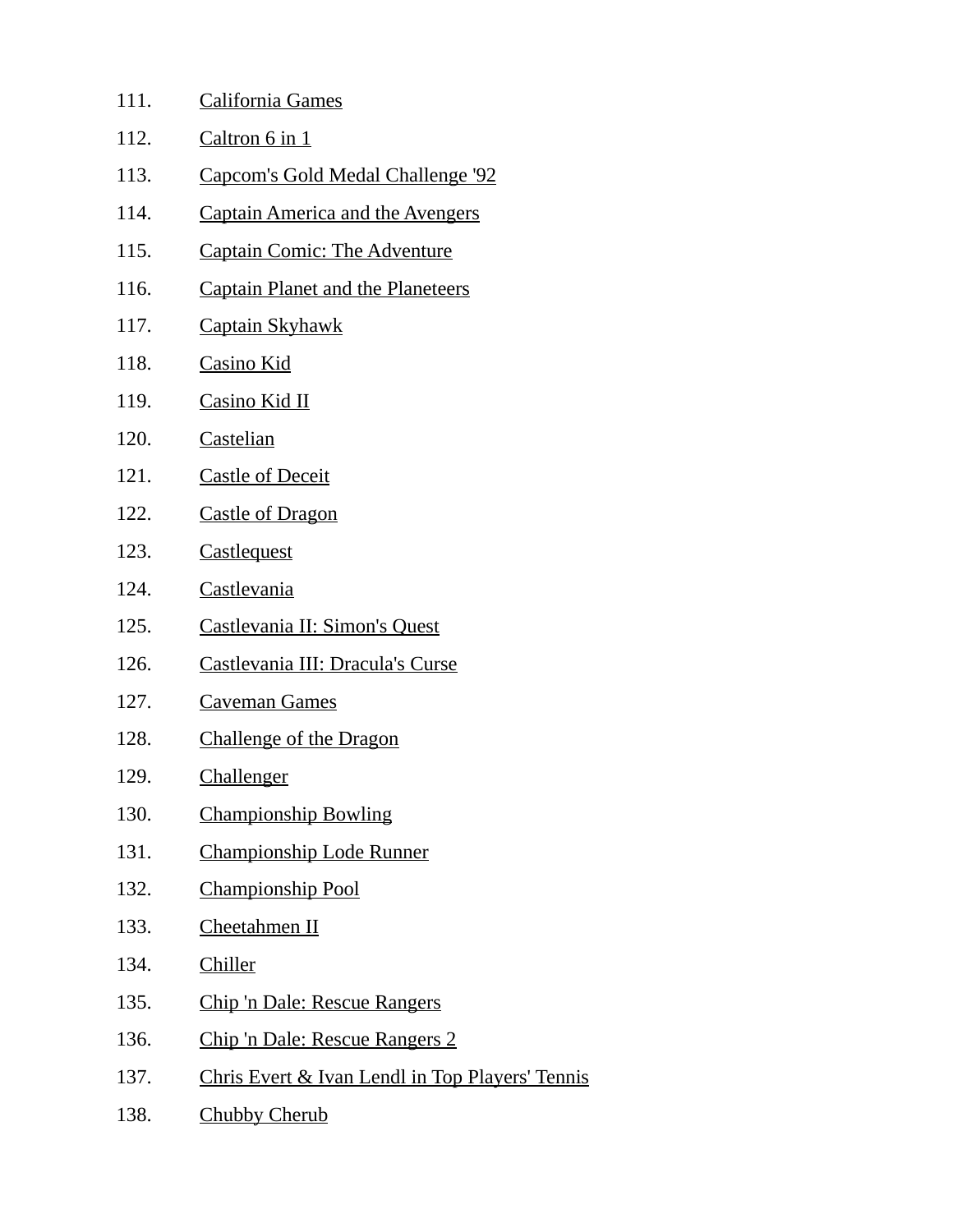| 139. | <u>Circus Caper</u>                    |
|------|----------------------------------------|
| 140. | Circus Charlie                         |
| 141. | <b>City Connection</b>                 |
| 142. | <b>Clash at Demonhead</b>              |
| 143. | <b>Classic Concentration</b>           |
| 144. | <b>Cliffhanger</b>                     |
| 145. | Clu Clu Land                           |
| 146. | Cobra Command                          |
| 147. | <b>Cobra Triangle</b>                  |
| 148. | <u> Code Name: Viper</u>               |
| 149. | Color a Dinosaur                       |
| 150. | <u>Commando</u>                        |
| 151. | <b>Conan</b>                           |
| 152. | <b>Conflict</b>                        |
| 153. | <b>Conquest of the Crystal Palace</b>  |
| 154. | <u>Contra</u>                          |
| 155. | <b>Contra Force</b>                    |
| 156. | <b>Cool World</b>                      |
| 157. | <b>Cowboy Kid</b>                      |
| 158. | Crash 'n' the Boys: Street Challenge   |
| 159. | <b>Crystal Mines</b>                   |
| 160. | <b>Crystalis</b>                       |
| 161. | <b>Cyber Stadium Series: Base Wars</b> |
| 162. | <b>Cyberball</b>                       |
| 163. | <b>Cybernoid: The Fighting Machine</b> |
| 164. | <b>Dance Aerobics</b>                  |
| 165. | Danny Sullivan's Indy Heat             |
| 166. | <u>Darkman</u>                         |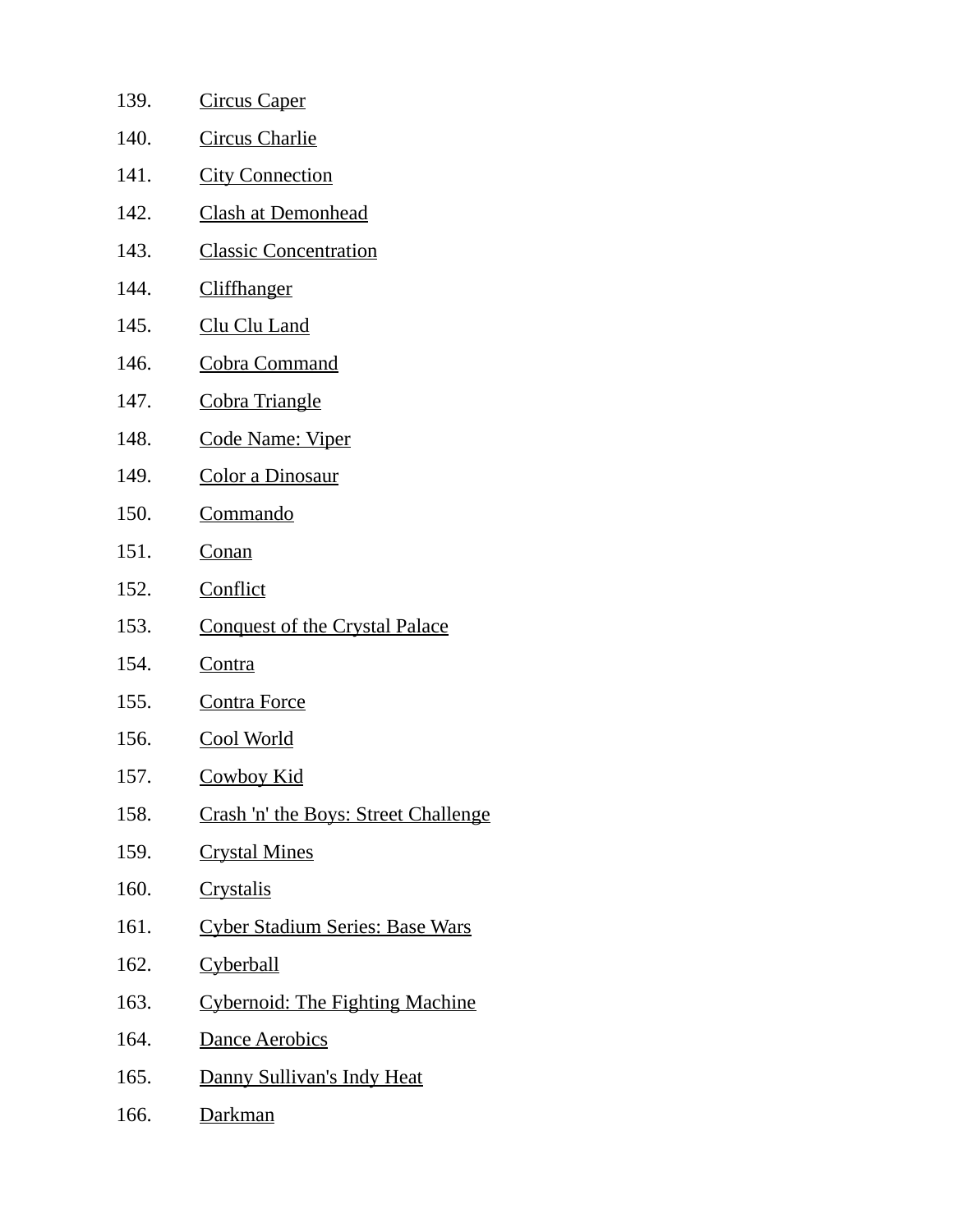| 167. | <b>Darkwing Duck</b>                                    |
|------|---------------------------------------------------------|
| 168. | Dash Galaxy in the Alien Asylum                         |
| 169. | David Crane's A Boy and His Blob: Trouble on Blobolonia |
| 170. | Day Dreamin' Davey                                      |
| 171. | Days of Thunder                                         |
| 172. | <b>Deadly Towers</b>                                    |
| 173. | Death Race                                              |
| 174. | Deathbots                                               |
| 175. | Defender II                                             |
| 176. | Defender of the Crown                                   |
| 177. | Defenders of Dynatron City                              |
| 178. | Deja Vu                                                 |
| 179. | Demon Sword                                             |
| 180. | Desert Commander                                        |
| 181. | <b>Destination Earthstar</b>                            |
| 182. | Destiny of an Emperor                                   |
| 183. | Dick Tracy                                              |
| 184. | Die Hard                                                |
| 185. | Dig Dug II: Trouble in Paradise                         |
| 186. | DigDug                                                  |
| 187. | Digger T. Rock: The Legend of the Lost City             |
| 188. | Dirty Harry                                             |
| 189. | Donkey Kong                                             |
| 190. | Donkey Kong 3                                           |
| 191. | <b>Donkey Kong Classics</b>                             |
| 192. | Donkey Kong Jr.                                         |
| 193. | Donkey Kong Jr. Math                                    |
| 194. | Double Dare                                             |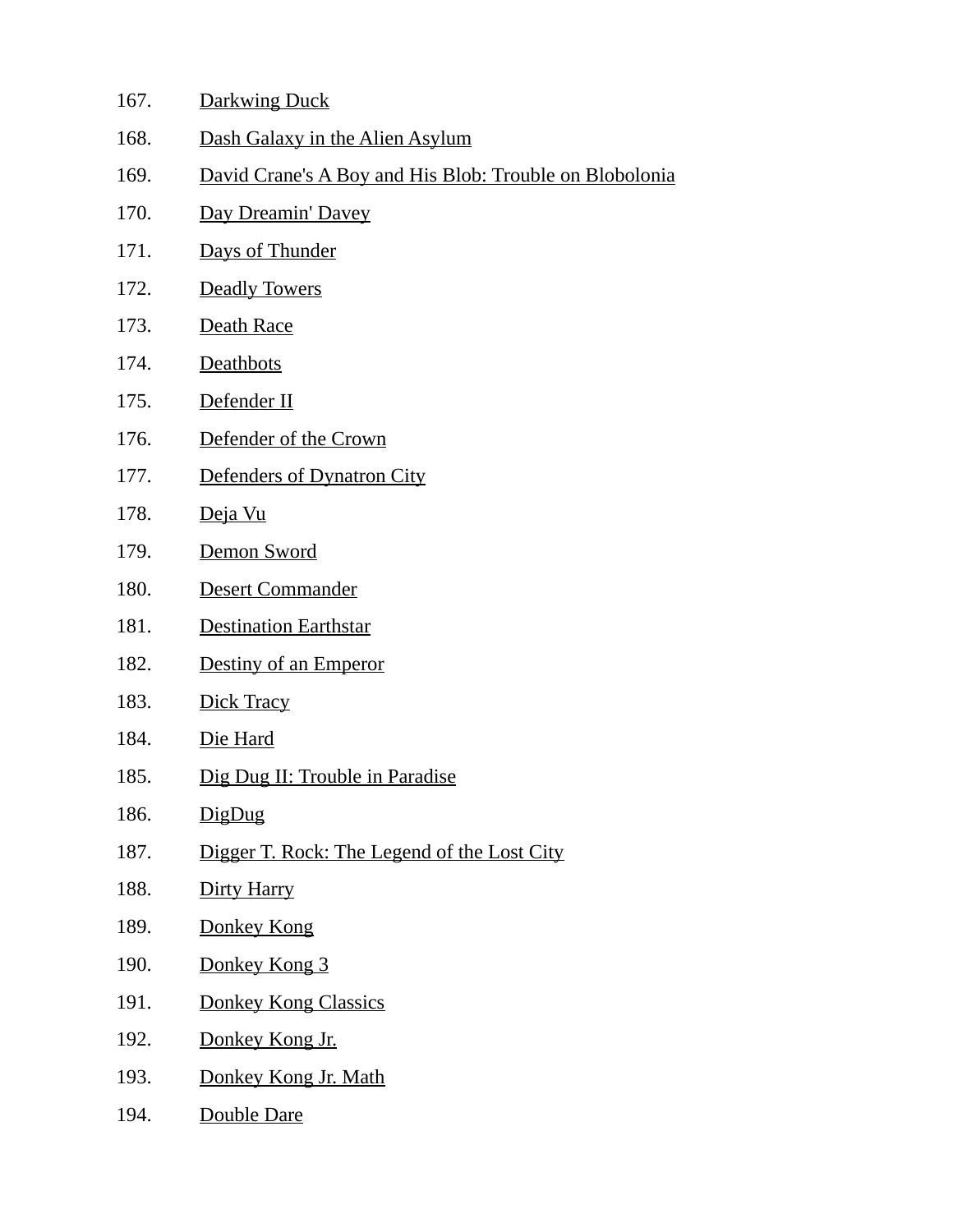| 195. | Double Dragon                                             |
|------|-----------------------------------------------------------|
| 196. | Double Dragon II: The Revenge                             |
| 197. | Double Dragon III: The Sacred Stones                      |
| 198. | Double Dribble                                            |
| 199. | Double Strike                                             |
| 200. | Dr. Chaos                                                 |
| 201. | Dr. Jekyll and Mr. Hyde                                   |
| 202. | Dr. Mario                                                 |
| 203. | Dragon Ball 3: Goku Den                                   |
| 204. | <u> Dragon Ball Z Gaiden: Saiyajin Zetsumetsu Keikaku</u> |
| 205. | Dragon Ball Z II: Gekishin Frieza!!                       |
| 206. | Dragon Ball Z III: Ressen Jinzou Ningen                   |
| 207. | Dragon Ball Z: Kyoushuu! Saiya Jin                        |
| 208. | Dragon Ball: Shenlong no Nazo                             |
| 209. | Dragon Buster II: Yami no Fuuin                           |
| 210. | Dragon Fighter                                            |
| 211. | Dragon Power                                              |
| 212. | <b>Dragon Spirit: The New Legend</b>                      |
| 213. | <b>Dragon Warrior</b>                                     |
| 214. | <b>Dragon Warrior II</b>                                  |
| 215. | Dragon Warrior III                                        |
| 216. | <b>Dragon Warrior IV</b>                                  |
| 217. | Dragon's Lair                                             |
| 218. | Duck Hunt                                                 |
| 219. | <b>DuckTales</b>                                          |
| 220. | DuckTales 2                                               |
| 221. | Dudes with Attitude                                       |
| 222. | Dungeon Magic: Sword of the Elements                      |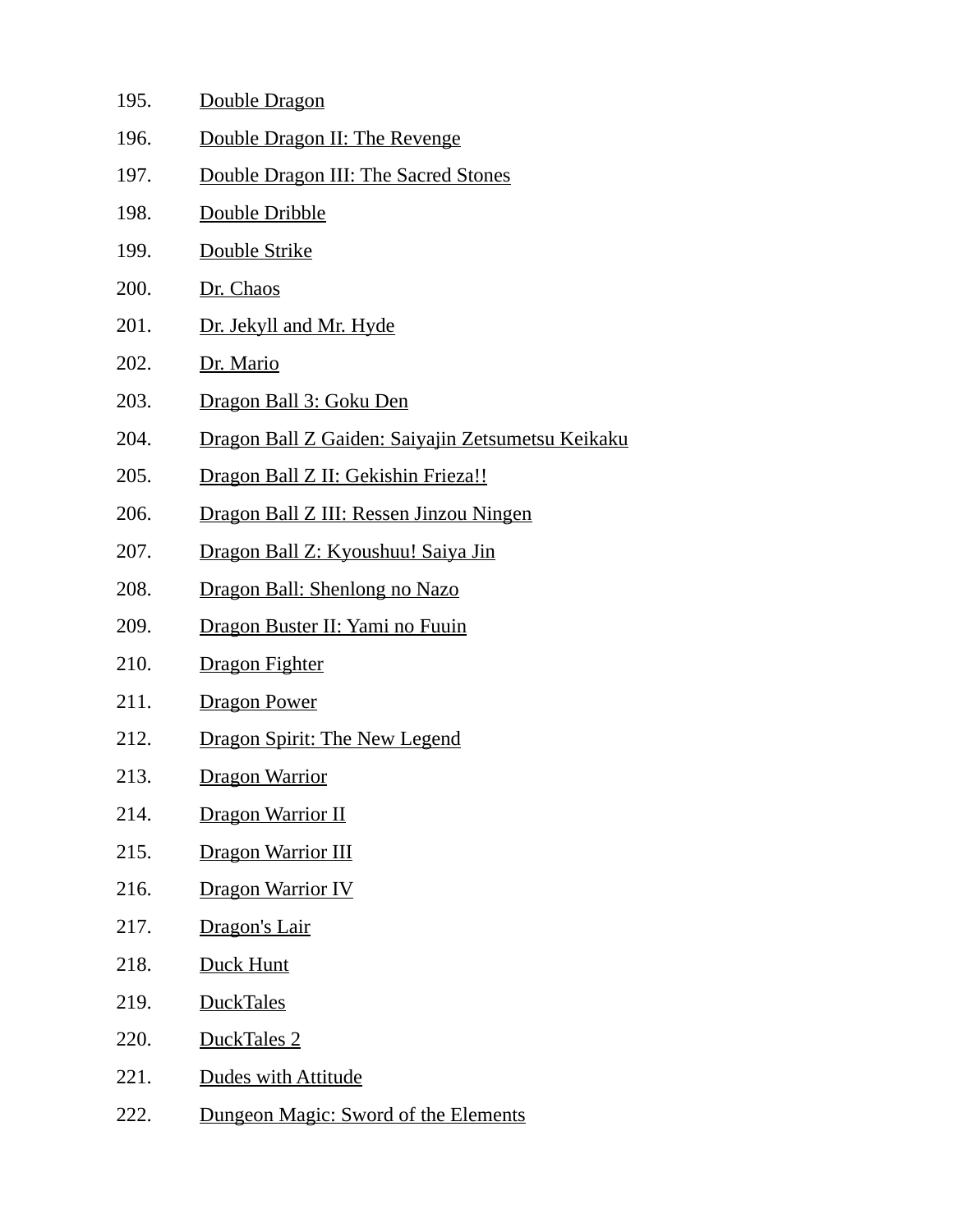223. Dusty Diamond's All-Star Softball 224. Dynowarz: Destruction of Spondylus 225. Elevator Action 226. Eliminator Boat Duel 227. Excitebike 228. Exerion 229. F-117A: Stealth Fighter 230. F-15 City War 231. F-15 Strike Eagle 232. F1 Race 233. Family Feud 234. Fantasy Zone 235. Faria: A World of Mystery & Danger! 236. Faxanadu 237. Felix the Cat 238. Ferrari Grand Prix Challenge 239. Fester's Quest 240. Field Combat 241. Final Combat 242. Final Fantasy 243. Final Fantasy II 244. Fire 'n Ice 245. Fire Hawk 246. Fisher-Price: Firehouse Rescue 247. Fisher-Price: I Can Remember 248. Fisher-Price: Perfect Fit 249. Fist of the North Star 250. Flight of the Intruder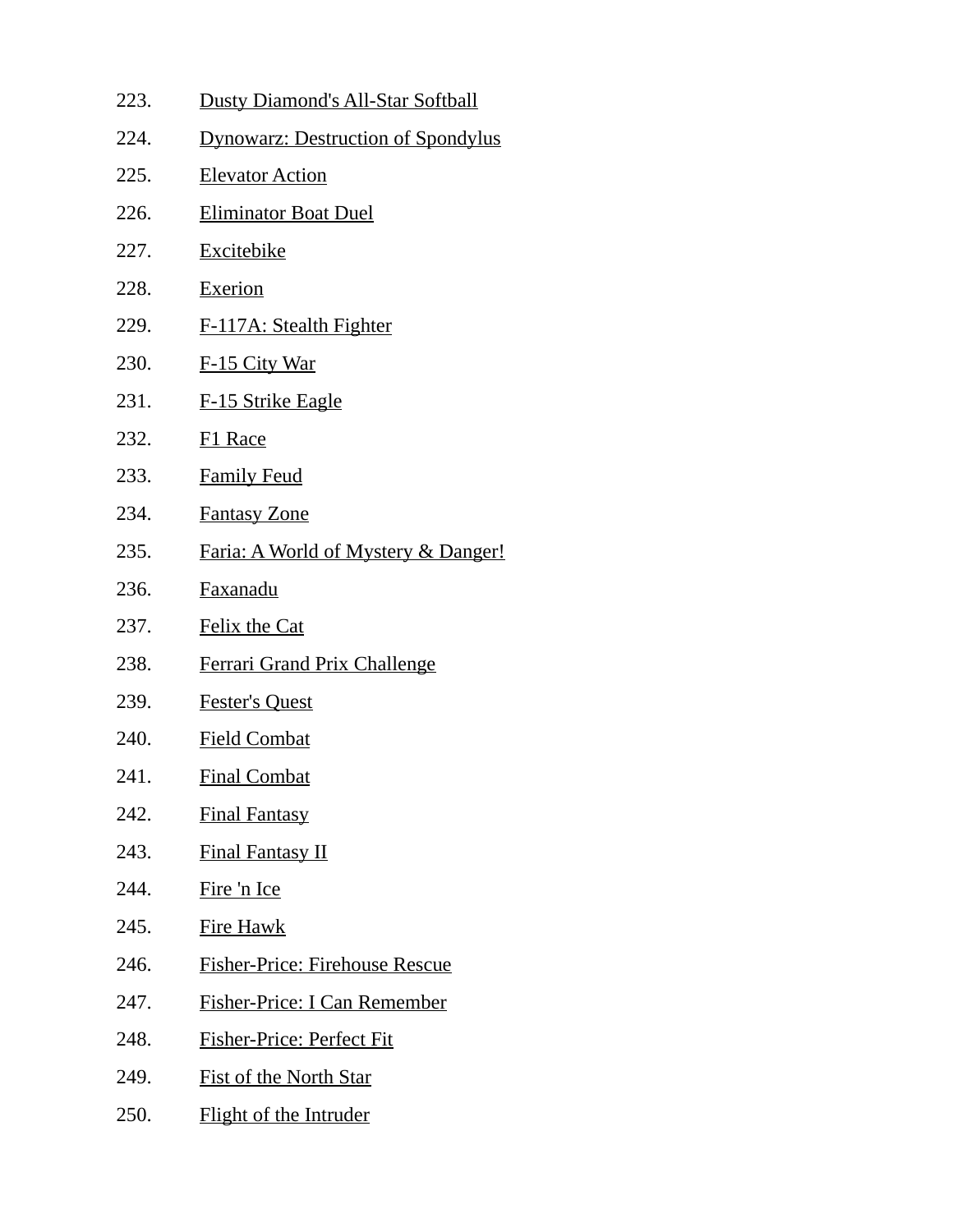- 251. Flying Dragon: The Secret Scroll
- 252. Flying Warriors
- 253. Formula One: Built to Win
- 254. Fox's Peter Pan & the Pirates: The Revenge of Captain Hook
- 255. Frankenstein: The Monster Returns
- 256. Freedom Force
- 257. Friday the 13th
- 258. Fun House
- 259. G.I. Joe: A Real American Hero
- 260. G.I. Joe: The Atlantis Factor
- 261. Galaga: Demons of Death
- 262. Galaxian (Namco set 1)
- 263. Galaxy 5000
- 264. Garfield no Isshukan: A Week of Garfield
- 265. Gargoyle's Quest II
- 266. Gauntlet
- 267. Gauntlet II
- 268. Gekitotsu Yonku Battle
- 269. Gemfire
- 270. Genghis Khan
- 271. George Foreman's KO Boxing
- 272. Ghost Lion
- 273. Ghostbusters
- 274. Ghostbusters II
- 275. Ghosts'n Goblins
- 276. Ghoul School
- 277. **Goal!**
- 278. Goal! Two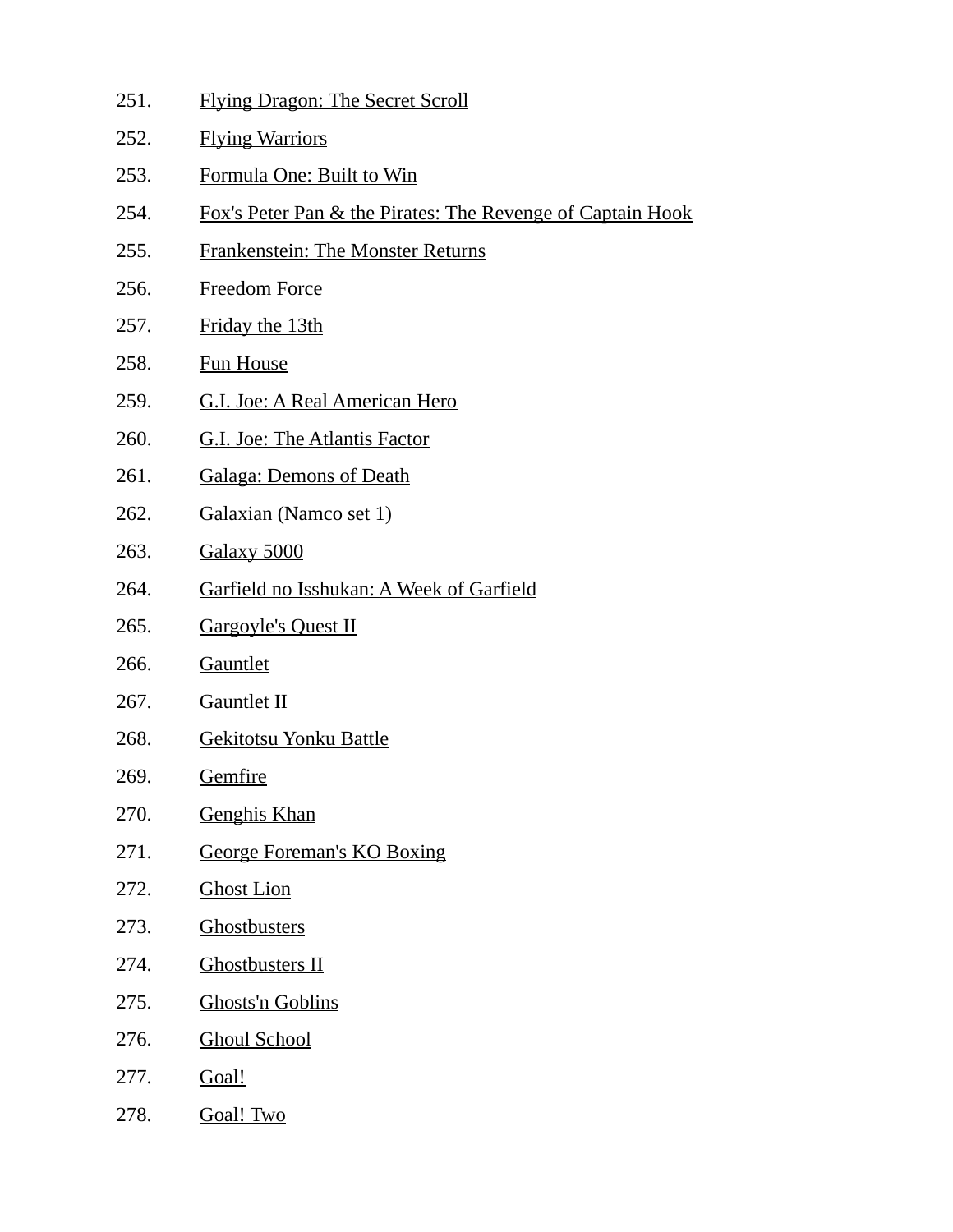| 279. | Godzilla 2: War of the Monsters       |
|------|---------------------------------------|
| 280. | <b>Godzilla: Monster of Monsters!</b> |
| 281. | <u>Golf</u>                           |
| 282. | <b>Golf Grand Slam</b>                |
| 283. | Golgo 13: Top Secret Episode          |
| 284. | <b>Gotcha!: The Sport!</b>            |
| 285. | <b>Gradius</b>                        |
| 286. | <b>Gradius II</b>                     |
| 287. | <b>Greg Norman's Golf Power</b>       |
| 288. | <b>Gremlins 2: The New Batch</b>      |
| 289. | <u>Guerrilla War</u>                  |
| 290. | <u>Gumshoe</u>                        |
| 291. | <b>Gun Nac</b>                        |
| 292. | <u>Gun.Smoke</u>                      |
| 293. | Gyromite                              |
| 294. | <u>Gyruss</u>                         |
| 295. | <b>Harlem Globetrotters</b>           |
| 296. | <b>Hatris</b>                         |
| 297. | <u>Heavy Barrel</u>                   |
| 298. | <b>Heavy Shreddin'</b>                |
| 299. | <b>High Speed</b>                     |
| 300. | <b>Hogan's Alley</b>                  |
| 301. | <b>Hollywood Squares</b>              |
| 302. | <b>Home Alone</b>                     |
| 303. | <u>Home Alone 2: Lost in New York</u> |
| 304. | <u>Hook</u>                           |
| 305. | <b>Hoops</b>                          |
| 306. | <b>Hudson Hawk</b>                    |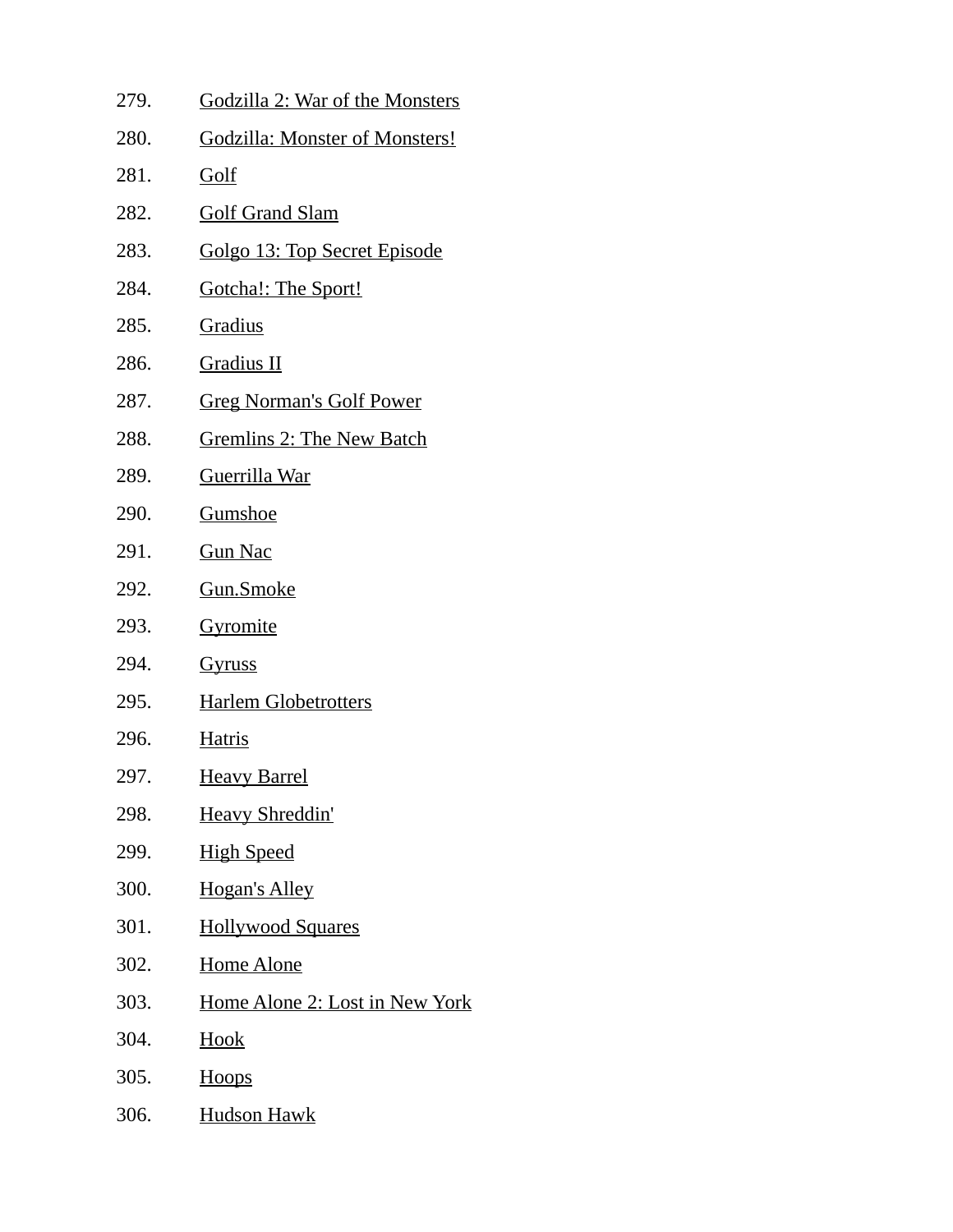| 307. | Hydlide                                                            |
|------|--------------------------------------------------------------------|
| 308. | <b>Ice Climber</b>                                                 |
| 309. | <b>Ice Hockey</b>                                                  |
| 310. | <b>Ikari III: The Rescue</b>                                       |
| 311. | <b>Ikari Warriors</b>                                              |
| 312. | <u> Ikari Warriors II: Victory Road</u>                            |
| 313. | <b>Image Fight</b>                                                 |
| 314. | <b>Impossible Mission II</b>                                       |
| 315. | Indiana Jones and the Last Crusade                                 |
| 316. | Indiana Jones and the Temple of Doom                               |
| 317. | Infiltrator                                                        |
| 318. | Iron Tank: The Invasion of Normandy                                |
| 319. | <b>IronSword: Wizards &amp; Warriors II</b>                        |
| 320. | <b>Isolated Warrior</b>                                            |
| 321. | <b>Ivan 'Ironman' Stewart's Super Off Road</b>                     |
| 322. | <b>Jack Nicklaus' Greatest 18 Holes of Major Championship Golf</b> |
| 323. | <b>Jackal</b>                                                      |
| 324. | <b>Jackie Chan's Action Kung Fu</b>                                |
| 325. | <u>James Bond Jr</u>                                               |
| 326. | <b>Jaws</b>                                                        |
| 327. | Jeopardy!                                                          |
| 328. | <b>Jeopardy! 25th Anniversary Edition</b>                          |
| 329. | <b>Jeopardy! Junior Edition</b>                                    |
| 330. | <b>Jimmy Connors Tennis</b>                                        |
| 331. | <u>Joe &amp; Mac</u>                                               |
| 332. | John Elway's Quarterback                                           |
| 333. | Jordan vs Bird: One On One                                         |
| 334. | Journey to Silius                                                  |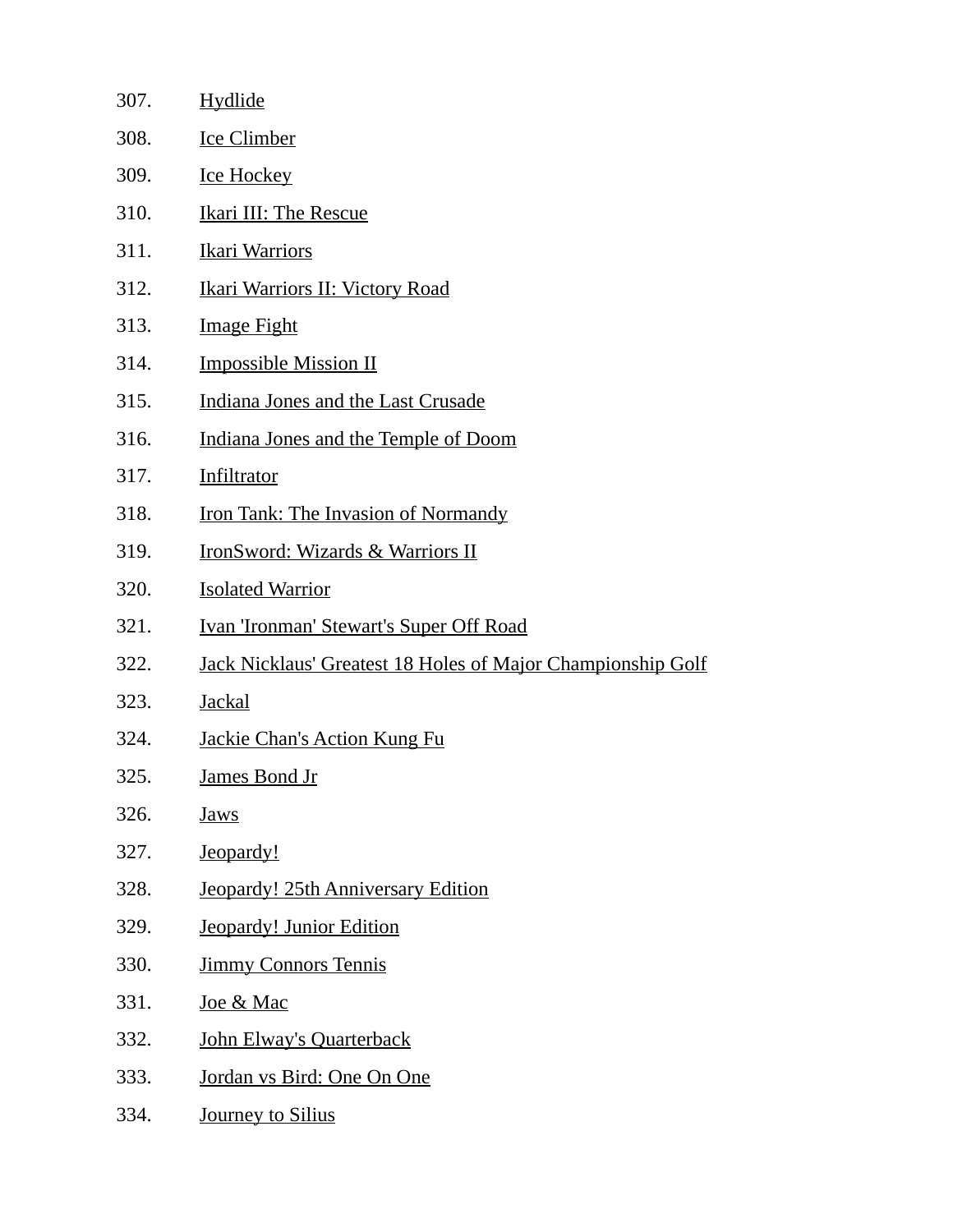| 335. | <b>Joust</b>                                      |
|------|---------------------------------------------------|
| 336. | <b>Jurassic Boy 2</b>                             |
| 337. | <b>Jurassic Park</b>                              |
| 338. | Kabuki: Quantum Fighter                           |
| 339. | <b>Karate Champ</b>                               |
| 340. | <b>Karnov</b>                                     |
| 341. | <b>Kick Master</b>                                |
| 342. | <b>Kickle Cubicle</b>                             |
| 343. | <b>Kid Icarus</b>                                 |
| 344. | <b>Kid Klown in Night Mayor World</b>             |
| 345. | Kid Kool and the Quest for the Seven Wonder Herbs |
| 346. | <u> Kid Niki: Radical Ninja</u>                   |
| 347. | <b>King Neptune's Adventure</b>                   |
| 348. | <b>King's Knight</b>                              |
| 349. | <b>King's Quest V</b>                             |
| 350. | <b>Kings of the Beach</b>                         |
| 351. | <b>Kinnikuman Muscle Tag Match</b>                |
| 352. | <b>Kirby's Adventure</b>                          |
| 353. | <b>Kiwi Kraze: A Bird-Brained Adventure!</b>      |
| 354. | KlashBall                                         |
| 355. | <u>Klax</u>                                       |
| 356. | <b>Knight Rider</b>                               |
| 357. | <b>Krazy Kreatures</b>                            |
| 358. | <b>Krusty's Fun House</b>                         |
| 359. | <b>Kung Fu</b>                                    |
| 360. | <b>Kung-Fu Heroes</b>                             |
| 361. | L'Empereur                                        |
| 362. | Labyrinth                                         |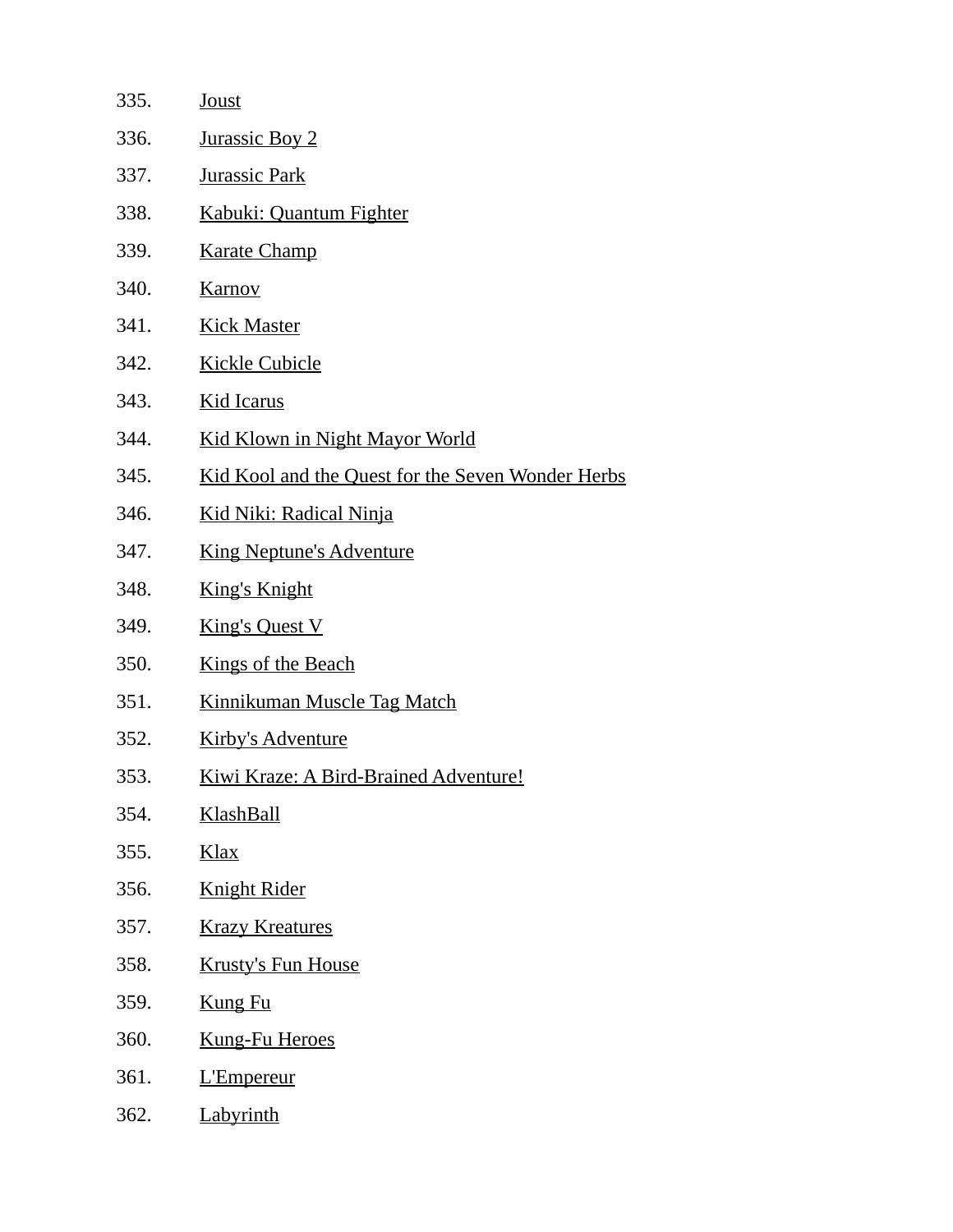| 363. | <b>Laser Invasion</b>                                  |
|------|--------------------------------------------------------|
| 364. | <b>Last Action Hero</b>                                |
| 365. | <b>Lee Trevino's Fighting Golf</b>                     |
| 366. | <b>Legacy of the Wizard</b>                            |
| 367. | <b>Legendary Wings</b>                                 |
| 368. | Legends of the Diamond: The Baseball Championship Game |
| 369. | <b>Lemmings</b>                                        |
| 370. | <b>Lethal Weapon</b>                                   |
| 371. | <b>Life Force</b>                                      |
| 372. | <b>Little League Baseball: Championship Series</b>     |
| 373. | Little Nemo: The Dream Master                          |
| 374. | <b>Little Ninja Brothers</b>                           |
| 375. | <b>Little Samson</b>                                   |
| 376. | <b>Lode Runner</b>                                     |
| 377. | Loopz                                                  |
| 378. | <b>Low G Man: The Low Gravity Man</b>                  |
| 379. | <b>Lunar Pool</b>                                      |
| 380. | M.C. Kids                                              |
| 381. | <u>M.U.L.E.</u>                                        |
| 382. | <b>Mach Rider</b>                                      |
| 383. | <u>Mad Max</u>                                         |
| 384. | <b>MagMax</b>                                          |
| 385. | <b>Magic Block</b>                                     |
| 386. | <b>Magic Darts</b>                                     |
| 387. | <b>Magic Johnson's Fast Break</b>                      |
| 388. | <b>Magician</b>                                        |
| 389. | <b>Major League Baseball</b>                           |
| 390. | <b>Maniac Mansion</b>                                  |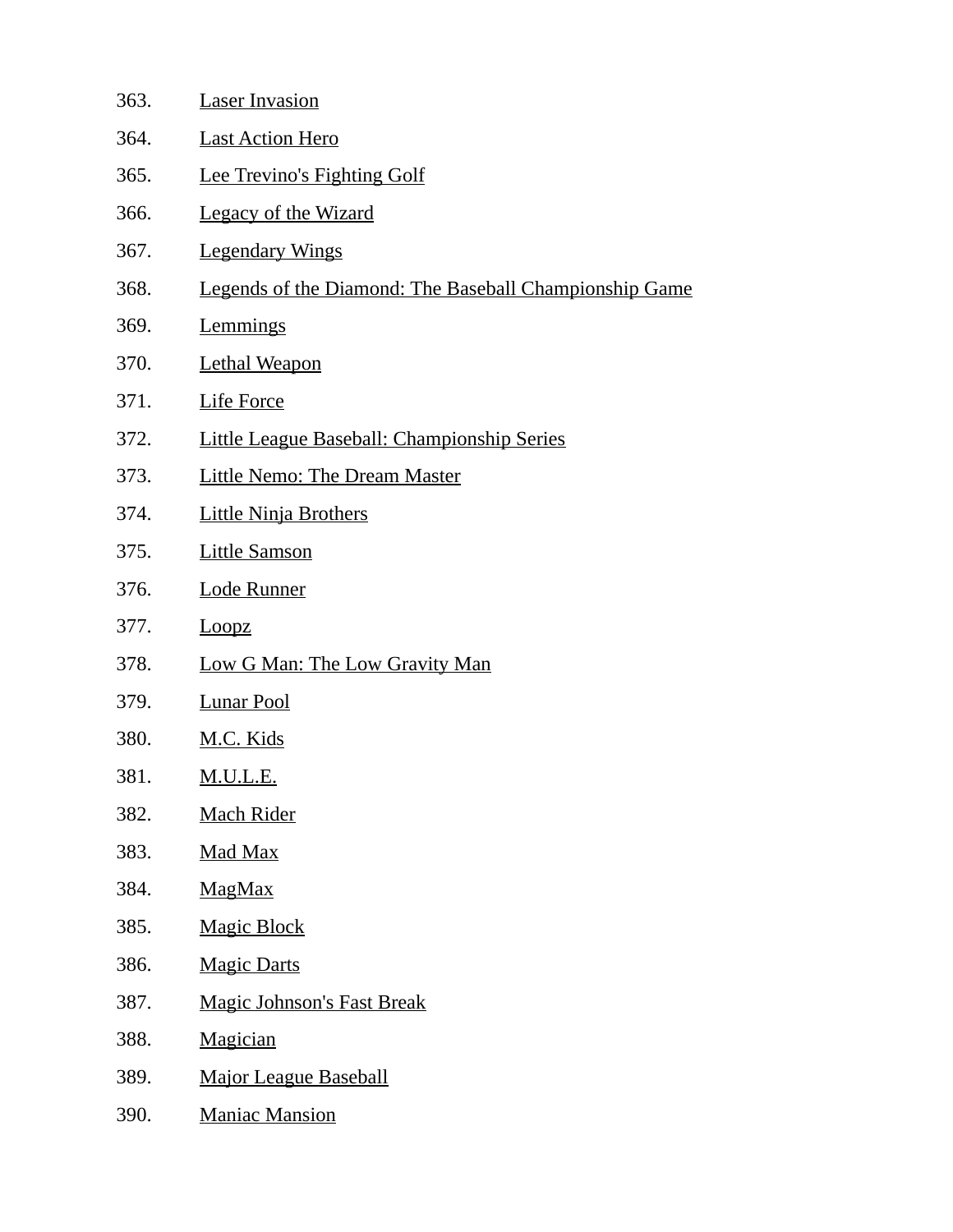| 391. | <b>Mappy</b>                                                |
|------|-------------------------------------------------------------|
| 392. | Mappy-Land                                                  |
| 393. | <b>Marble Madness</b>                                       |
| 394. | Mario Bros.                                                 |
| 395. | <b>Mario Is Missing!</b>                                    |
| 396. | <b>Mario's Time Machine</b>                                 |
| 397. | Master Chu and the Drunkard Hu                              |
| 398. | <u>Maxi 15</u>                                              |
| 399. | <b>McDonaldland</b>                                         |
| 400. | <b>Mechanized Attack</b>                                    |
| 401. | Mega Man                                                    |
| 402. | Mega Man 2                                                  |
| 403. | Mega Man 3                                                  |
| 404. | Mega Man 4                                                  |
| 405. | Mega Man 5                                                  |
| 406. | <u>Mega Man 6</u>                                           |
| 407. | <b>Menace Beach</b>                                         |
| 408. | <b>Mendel Palace</b>                                        |
| 409. | <u>Mermaids of Atlantis: The Riddle of the Magic Bubble</u> |
| 410. | <b>Metal Fighter</b>                                        |
| 411. | <b>Metal Gear</b>                                           |
| 412. | Metal Mech: Man & Machine                                   |
| 413. | <b>Metal Storm</b>                                          |
| 414. | <b>Metroid</b>                                              |
| 415. | MiG 29: Soviet Fighter                                      |
| 416. | Michael Andretti's World GP                                 |
| 417. | <b>Mickey Mousecapade</b>                                   |
| 418. | <b>Mickey's Adventure in Numberland</b>                     |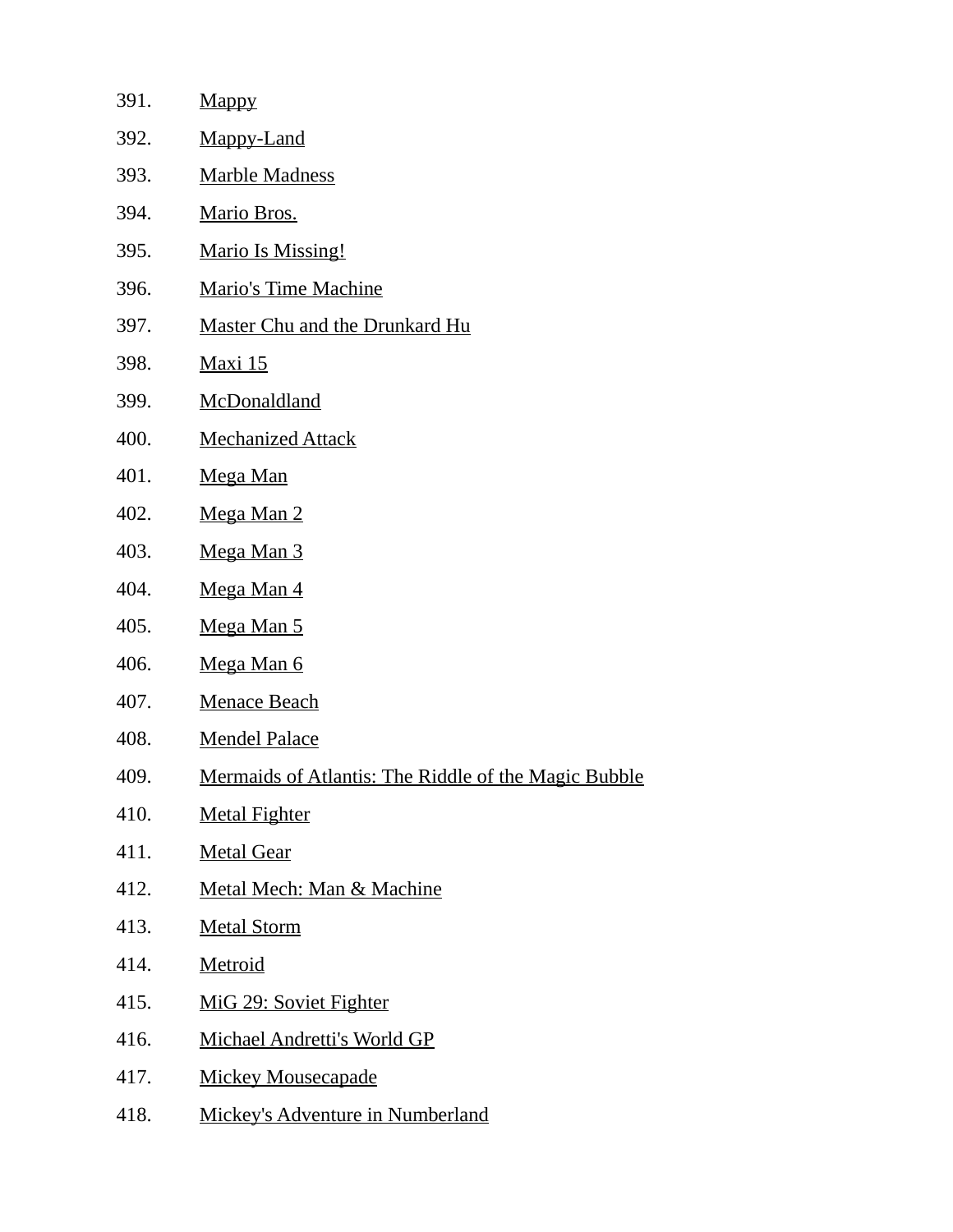| 419. | <b>Mickey's Safari in Letterland</b>                |
|------|-----------------------------------------------------|
| 420. | <b>Micro Machines</b>                               |
| 421. | Might & Magic: Secret of the Inner Sanctum          |
| 422. | <b>Mighty Bomb Jack</b>                             |
| 423. | <b>Mighty Final Fight</b>                           |
| 424. | Mike Tyson's Punch-Out!!                            |
| 425. | <b>Millipede</b>                                    |
| 426. | <b>Milon's Secret Castle</b>                        |
| 427. | <b>Mission Cobra</b>                                |
| 428. | <b>Mission Impossible</b>                           |
| 429. | Monopoly                                            |
| 430. | <b>Monster Party</b>                                |
| 431. | <b>Monster Truck Rally</b>                          |
| 432. | <b>Monster in My Pocket</b>                         |
| 433. | <b>Moon Ranger</b>                                  |
| 434. | <b>MotorCity Patrol</b>                             |
| 435. | Ms. Pac-Man                                         |
| 436. | Muppet Adventure: "Chaos at the Carnival"           |
| 437. | <b>Mystery Quest</b>                                |
| 438. | <b>NARC</b>                                         |
| 439. | <b>NES Open Tournament Golf</b>                     |
| 440. | <b>NES Play Action Football</b>                     |
| 441. | <b>Nigel Mansell's World Championship Challenge</b> |
| 442. | <b>Nightshade</b>                                   |
| 443. | Ninja Crusaders                                     |
| 444. | <u>Ninja Gaiden</u>                                 |
| 445. | Ninja Gaiden II: The Dark Sword of Chaos            |
| 446. | Ninja Gaiden III: The Ancient Ship of Doom          |
|      |                                                     |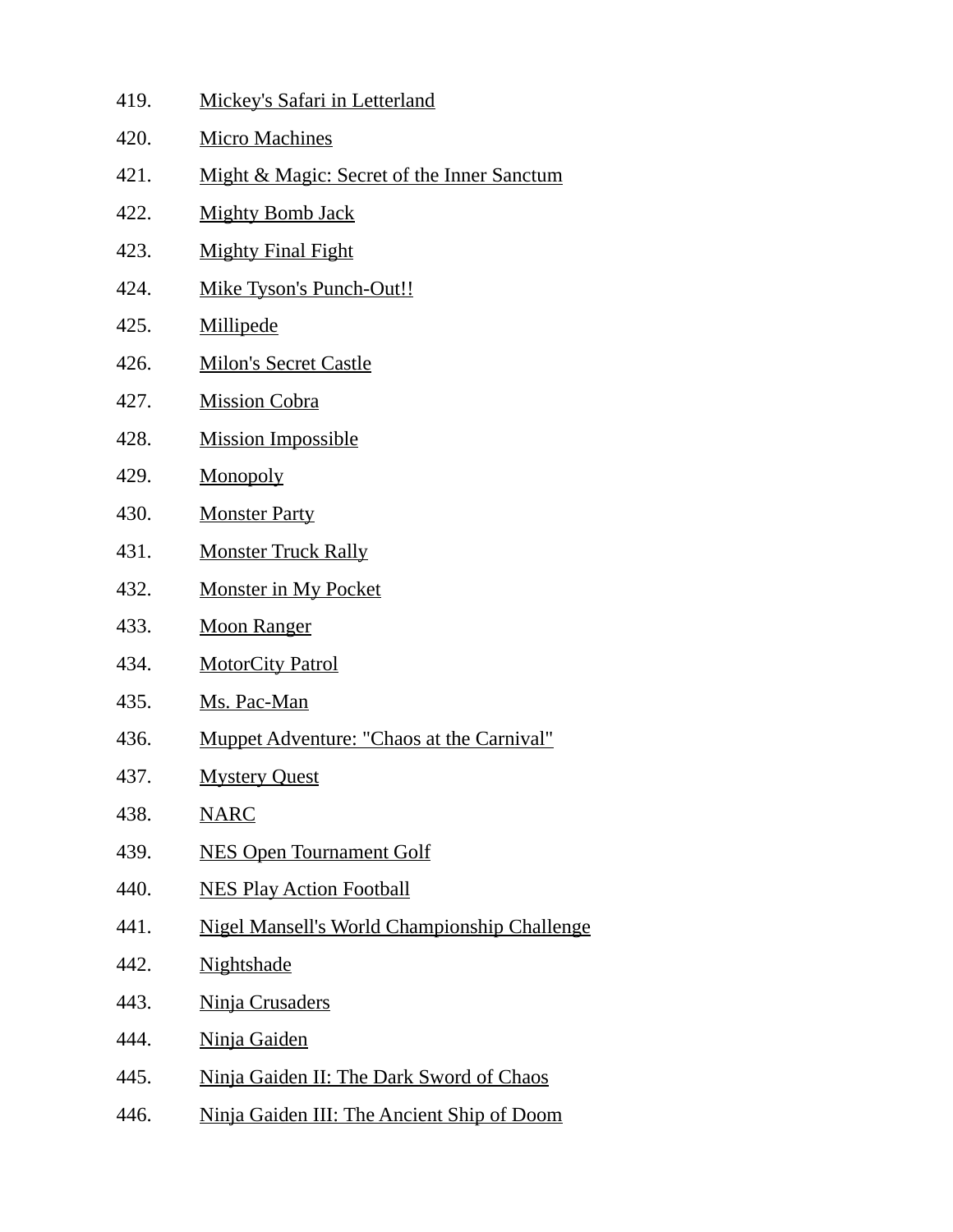| 447. | <u>Ninja Kid</u>                                |
|------|-------------------------------------------------|
| 448. | Nintendo World Cup                              |
| 449. | <b>Nobunaga's Ambition</b>                      |
| 450. | <b>Nobunaga's Ambition II</b>                   |
| 451. | <b>North and South</b>                          |
| 452. | <b>Operation Secret Storm</b>                   |
| 453. | <b>Operation Wolf</b>                           |
| 454. | $Orb$ 3D                                        |
| 455. | Othello                                         |
| 456. | <b>Overlord</b>                                 |
| 457. | <b>P'Radikus Conflict</b>                       |
| 458. | P.O.W.: Prisoners of War                        |
| 459. | Pac-Man                                         |
| 460. | Pac-Mania                                       |
| 461. | Palamedes                                       |
| 462. | <b>Panic Restaurant</b>                         |
| 463. | Paperboy                                        |
| 464. | Paperboy 2                                      |
| 465. | <b>Pesterminator: The Western Exterminator</b>  |
| 466. | <b>Phantom Fighter</b>                          |
| 467. | <b>Pictionary: The Game of Video Quick Draw</b> |
| 468. | Pin Bot                                         |
| 469. | <b>Pinball</b>                                  |
| 470. | <b>Pinball Quest</b>                            |
| 471. | <b>Pipe Dream</b>                               |
| 472. | Pirates!                                        |
| 473. | Platoon                                         |
| 474. | <b>Popeye</b>                                   |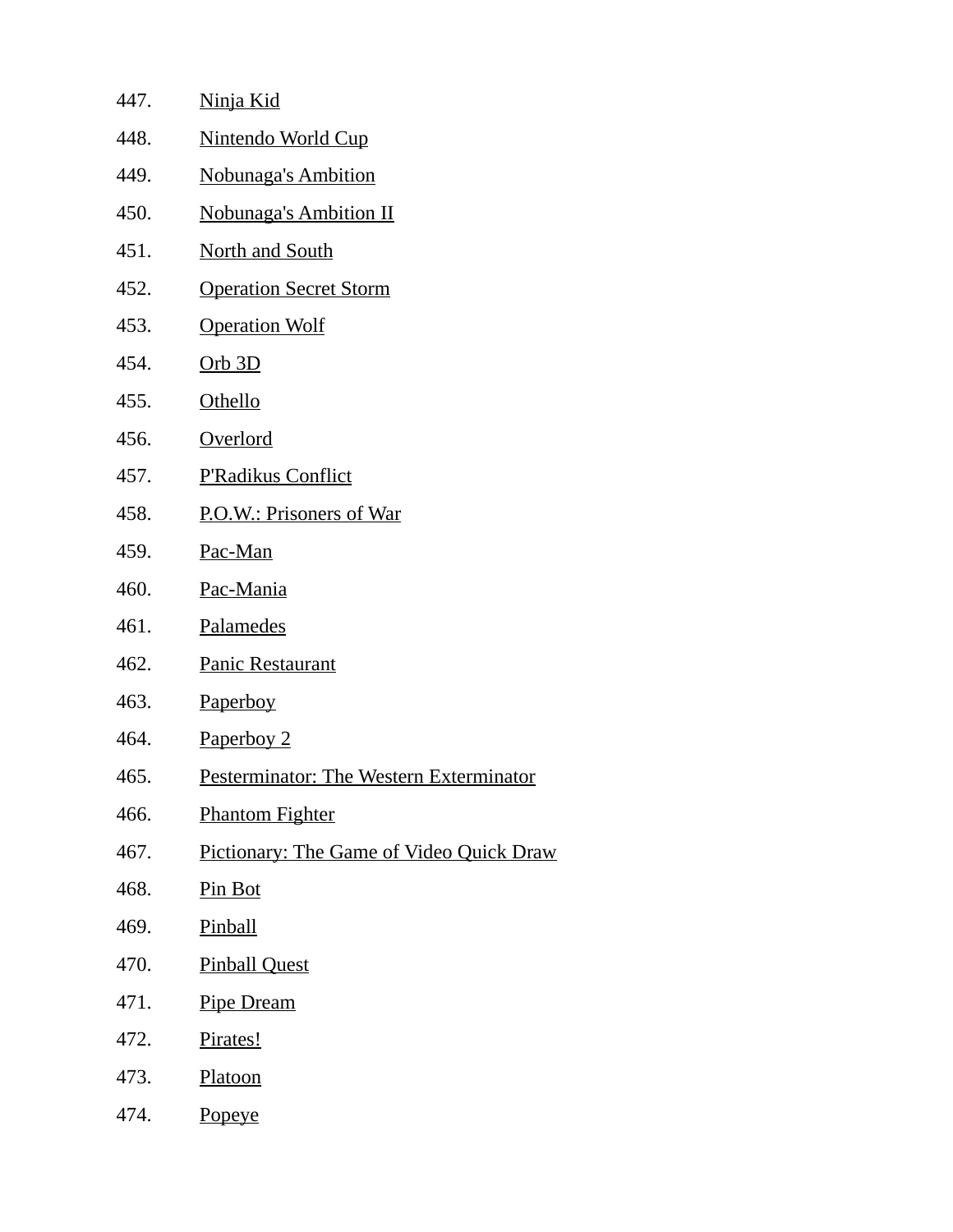| 475. | Power Blade                          |
|------|--------------------------------------|
| 476. | Power Blade 2                        |
| 477. | <b>Power Punch II</b>                |
| 478. | Predator                             |
| 479. | Prince of Persia                     |
| 480. | Princess Tomato in the Salad Kingdom |
| 481. | <b>Pro Sport Hockey</b>              |
| 482. | <b>Pro Wrestling</b>                 |
| 483. | Punch-Out!!                          |
| 484. | Puss n Boots: Pero's Great Adventure |
| 485. | <b>Puyo Puyo</b>                     |
| 486. | Puzzle                               |
| 487. | Puzznic                              |
| 488. | <b>Pyramid</b>                       |
| 489. | Q*bert                               |
| 490. | QIX                                  |
| 491. | <b>Quattro Adventure</b>             |
| 492. | <b>Quattro Arcade</b>                |
| 493. | <u>R.B.I. Baseball</u>               |
| 494. | R.B.I. Baseball 2                    |
| 495. | R.B.I. Baseball 3                    |
| 496. | R.C. Pro-Am                          |
| 497. | R.C. Pro-Am II                       |
| 498. | Race America                         |
| 499. | <b>Racket Attack</b>                 |
| 500. | <b>Rad Racer</b>                     |
| 501. | <u>Rad Racer II</u>                  |
| 502. | Rad Racket: Deluxe Tennis II         |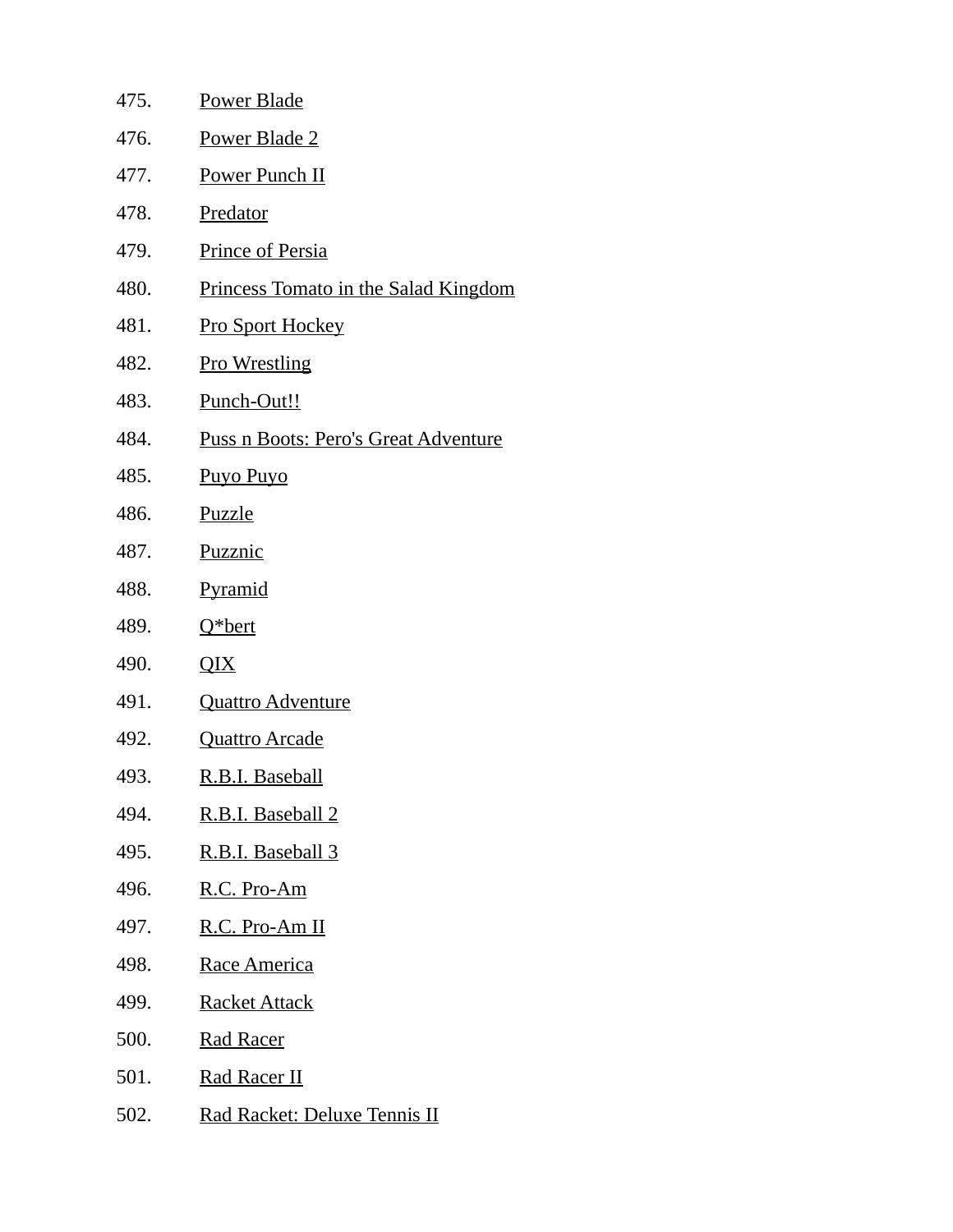| 503. | <u>Raid 2020</u>                   |
|------|------------------------------------|
| 504. | Raid on Bungeling Bay              |
| 505. | <b>Rainbow Islands</b>             |
| 506. | <u>Rally Bike</u>                  |
| 507. | <u>Rambo</u>                       |
| 508. | Rampage                            |
| 509. | <b>Rampart</b>                     |
| 510. | <u>Remote Control</u>              |
| 511. | <u>Renegade</u>                    |
| 512. | <b>Rescue: The Embassy Mission</b> |
| 513. | <b>Ring King</b>                   |
| 514. | <b>River City Ransom</b>           |
| 515. | <b>Road Fighter</b>                |
| 516. | <b>Road Runner</b>                 |
| 517. | <b>RoadBlasters</b>                |
| 518. | Robin Hood: Prince of Thieves      |
| 519. | <u>Robo Warrior</u>                |
| 520. | <u>RoboCop</u>                     |
| 521. | <u>RoboCop 2</u>                   |
| 522. | RoboCop 3                          |
| 523. | RoboCop versus The Terminator      |
| 524. | <u>Robodemons</u>                  |
| 525. | <u>Rock 'n' Ball</u>               |
| 526. | <b>Rocket Ranger</b>               |
| 527. | <u>Rockin' Kats</u>                |
| 528. | <u>Roger Clemens' MVP Baseball</u> |
| 529. | <b>RollerGames</b>                 |
| 530. | <u>Rollerball</u>                  |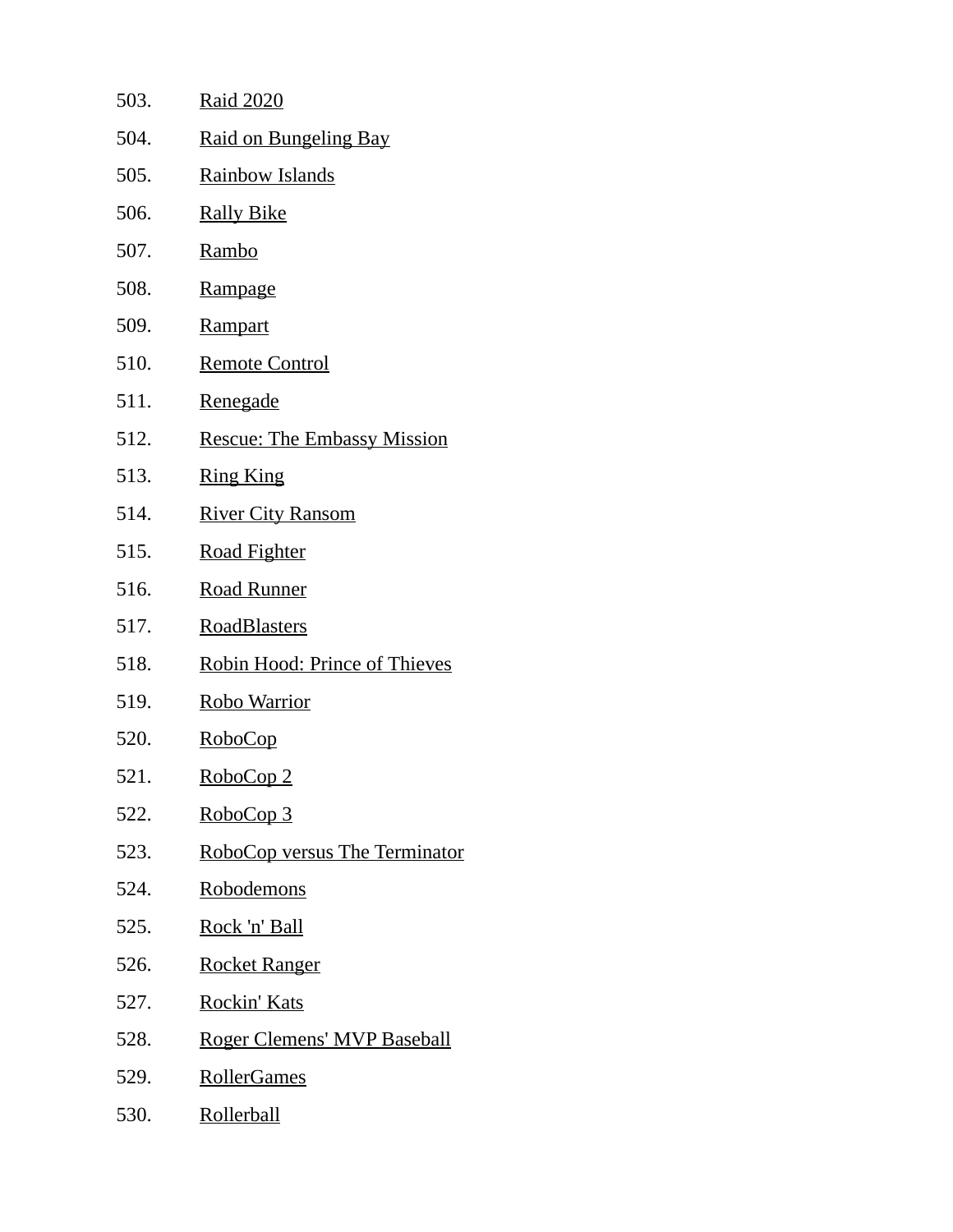| 531. | Rollerblade Racer                                 |
|------|---------------------------------------------------|
| 532. | <b>Rolling Thunder</b>                            |
| 533. | <u>Romance of the Three Kingdoms</u>              |
| 534. | <b>Romance of the Three Kingdoms II</b>           |
| 535. | <u> Roundball: 2-on-2 Challenge</u>               |
| 536. | Rush'n Attack                                     |
| 537. | <u>Rygar</u>                                      |
| 538. | <b>S.C.A.T.: Special Cybernetic Attack Team</b>   |
| 539. | <b>Secret Scout in the Temple of Demise</b>       |
| 540. | Section-Z                                         |
| 541. | <b>Seicross</b>                                   |
| 542. | <b>Sesame Street 123</b>                          |
| 543. | <b>Sesame Street ABC</b>                          |
| 544. | <b>Sesame Street Countdown</b>                    |
| 545. | <b>Sesame Street: Big Bird's Hide &amp; Speak</b> |
| 546. | <b>Shadow of the Ninja</b>                        |
| 547. | <b>Shadowgate</b>                                 |
| 548. | Shatterhand                                       |
| 549. | <b>Shingen the Ruler</b>                          |
| 550. | <b>Shinobi</b>                                    |
| 551. | Shockwave                                         |
| 552. | <b>Shooting Range</b>                             |
| 553. | Short Order - Egg-splode!                         |
| 554. | <b>Side Pocket</b>                                |
| 555. | <b>Silent Assault</b>                             |
| 556. | <b>Silent Service</b>                             |
| 557. | Silk Worm                                         |
| 558. | <b>Silver Surfer</b>                              |
|      |                                                   |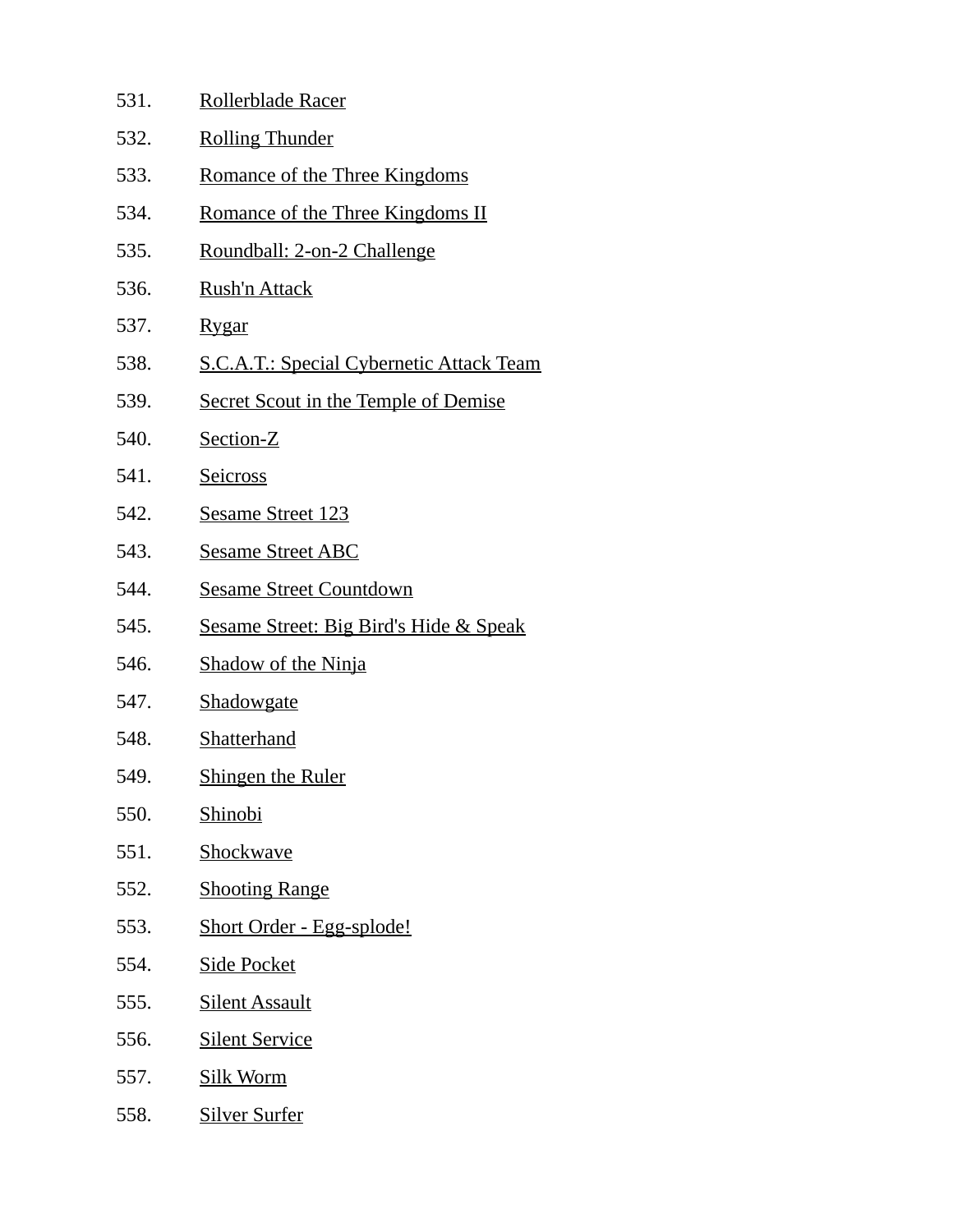| 559. | <b>Skate or Die</b>                                  |
|------|------------------------------------------------------|
| 560. | <b>Skate or Die 2: The Search for Double Trouble</b> |
| 561. | <u>Ski or Die</u>                                    |
| 562. | <b>Skull &amp; Crossbones</b>                        |
| 563. | <b>Sky Kid</b>                                       |
| 564. | <b>Sky Shark</b>                                     |
| 565. | <b>Slalom</b>                                        |
| 566. | Smash T.V.                                           |
| 567. | <b>Snake Rattle n Roll</b>                           |
| 568. | <b>Snake's Revenge</b>                               |
| 569. | <b>Snoopy's Silly Sports Spectacular!</b>            |
| 570. | <b>Snow Brothers</b>                                 |
| 571. | <b>Solar Jetman: Hunt for the Golden Warpship</b>    |
| 572. | <b>Solitaire</b>                                     |
| 573. | Solomon's Key                                        |
| 574. | <b>Solstice: The Quest for the Staff of Demnos</b>   |
| 575. | <b>Space Invaders</b>                                |
| 576. | <b>Space Shuttle Project</b>                         |
| 577. | <b>Spelunker</b>                                     |
| 578. | <b>Spider-Man: Return of the Sinister Six</b>        |
| 579. | <b>Spiritual Warfare</b>                             |
| 580. | Splatterhouse: Wanpaku Graffiti                      |
| 581. | <b>Spot: The Video Game</b>                          |
| 582. | <b>Spy Hunter</b>                                    |
| 583. | Spy vs. Spy                                          |
| 584. | Sqoon                                                |
| 585. | <b>Stadium Events</b>                                |
| 586. | <b>Stanley: The Search for Dr. Livingston</b>        |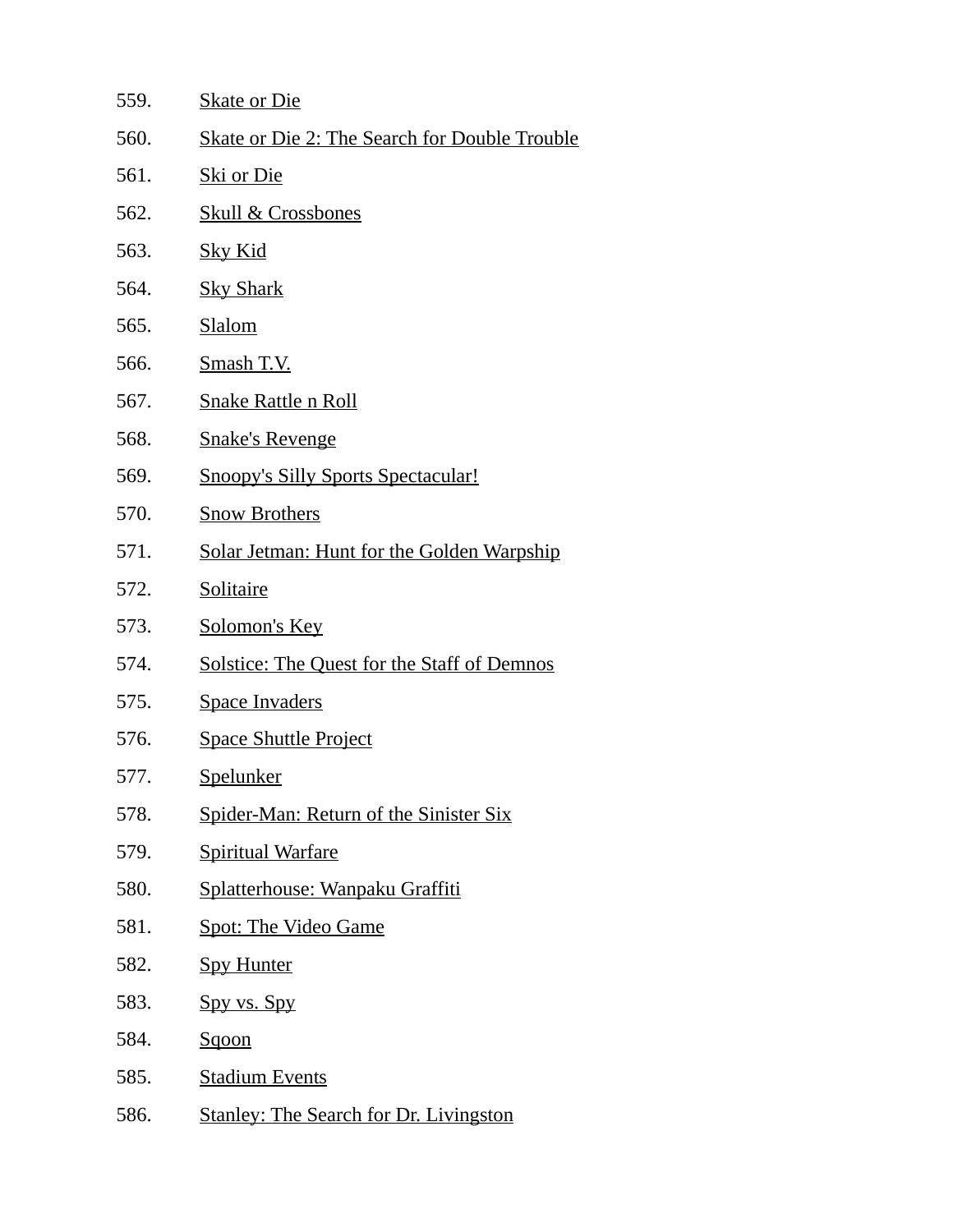| 587. | <b>Star Force</b>                           |
|------|---------------------------------------------|
| 588. | <b>Star Soldier</b>                         |
| 589. | <u> Star Trek: 25th Anniversary</u>         |
| 590. | <b>Star Trek: The Next Generation</b>       |
| 591. | <u>Star Voyager</u>                         |
| 592. | <b>Star Wars</b>                            |
| 593. | <b>Star Wars: The Empire Strikes Back</b>   |
| 594. | <b>StarTropics</b>                          |
| 595. | <b>Starship Hector</b>                      |
| 596. | <b>Stealth ATF</b>                          |
| 597. | <b>Stinger</b>                              |
| 598. | <b>Street Cop</b>                           |
| 599. | <b>Street Fighter 2010: The Final Fight</b> |
| 600. | <b>Strider</b>                              |
| 601. | <b>Stunt Kids</b>                           |
| 602. | <b>Sunday Funday: The Ride</b>              |
| 603. | <u>Super 42 in 1</u>                        |
| 604. | Super C                                     |
| 605. | <b>Super Cars</b>                           |
| 606. | <b>Super Dodge Ball</b>                     |
| 607. | <b>Super Dyna'mix Badminton</b>             |
| 608. | <b>Super Glove Ball</b>                     |
| 609. | <b>Super Jeopardy!</b>                      |
| 610. | <b>Super Mario Bros.</b>                    |
| 611. | <b>Super Mario Bros. + Duck Hunt</b>        |
| 612. | <b>Super Mario Bros. 2</b>                  |
| 613. | <b>Super Mario Bros. 3</b>                  |
| 614. | <b>Super Pitfall</b>                        |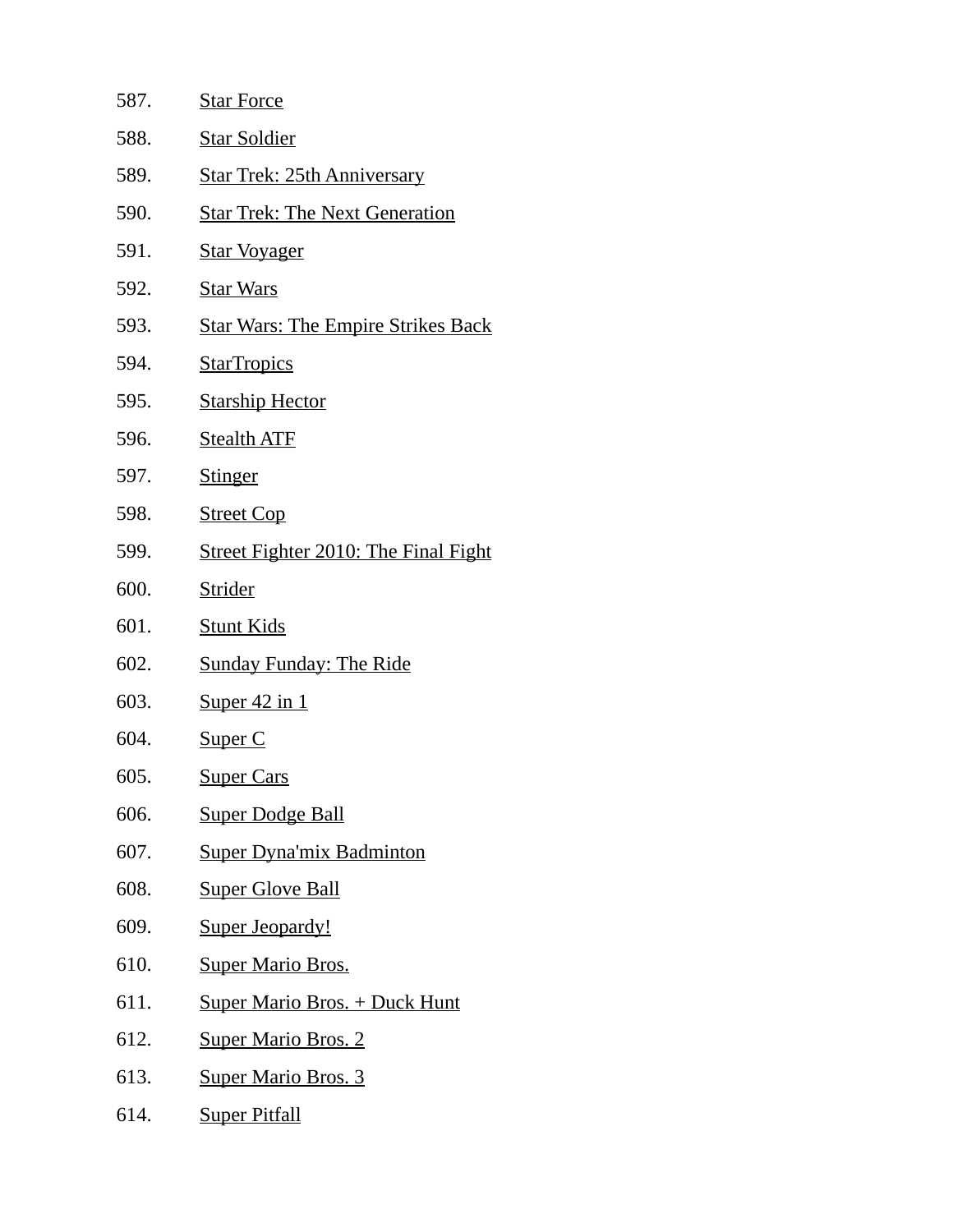- 615. Super Spike V'Ball
- 616. Super Spike V'Ball + Nintendo World Cup
- 617. Super Sprint
- 618. Super Spy Hunter
- 619. Super Team Games
- 620. Superman
- 621. Swamp Thing
- 622. Sword Master
- 623. Swords and Serpents
- 624. Taboo: The Sixth Sense
- 625. Tag Team Match: M.U.S.C.L.E.
- 626. Tag Team Wrestling
- 627. Tagin' Dragon
- 628. TaleSpin
- 629. Target Renegade
- 630. Tecmo Baseball
- 631. Tecmo Bowl
- 632. Tecmo Cup: Soccer Game
- 633. Tecmo NBA Basketball
- 634. Tecmo Super Bowl
- 635. Tecmo World Wrestling
- 636. Teenage Mutant Ninja Turtles
- 637. Teenage Mutant Ninja Turtles II: The Arcade Game
- 638. Teenage Mutant Ninja Turtles III: The Manhattan Project
- 639. Teenage Mutant Ninja Turtles: Tournament Fighters
- 640. Tennis
- 641. Terminator 2: Judgment Day
- 642. Terra Cresta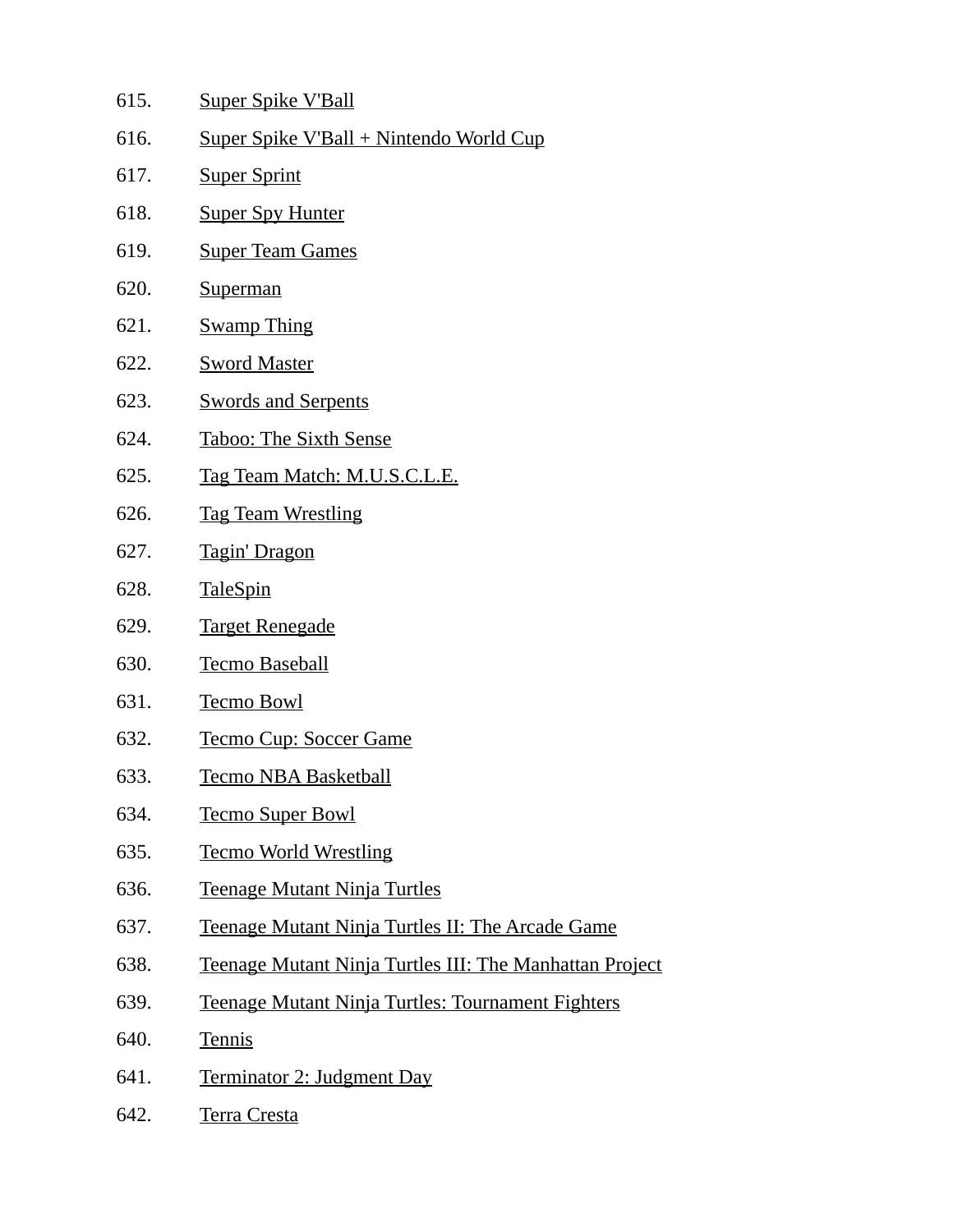| 643. | <b>Tetris</b>                                             |
|------|-----------------------------------------------------------|
| 644. | Tetris 2                                                  |
| 645. | <b>The Addams Family</b>                                  |
| 646. | <u>The Addams Family: Pugsley's Scavenger Hunt</u>        |
| 647. | <b>The Adventures of Bayou Billy</b>                      |
| 648. | <u>The Adventures of Gilligan's Island</u>                |
| 649. | <b>The Adventures of Rad Gravity</b>                      |
| 650. | <u>The Adventures of Rocky and Bullwinkle and Friends</u> |
| 651. | The Bard's Tale                                           |
| 652. | The Battle of Olympus                                     |
| 653. | The Black Bass                                            |
| 654. | The Blue Marlin                                           |
| 655. | <b>The Blues Brothers</b>                                 |
| 656. | <u>The Bugs Bunny Birthday Blowout</u>                    |
| 657. | <u>The Bugs Bunny Crazy Castle</u>                        |
| 658. | <b>The Chessmaster</b>                                    |
| 659. | The Fantastic Adventures of Dizzy                         |
| 660. | <u>The Flintstones: The Rescue of Dino &amp; Hoppy</u>    |
| 661. | The Flintstones: The Surprise at Dinosaur Peak!           |
| 662. | <b>The Goonies II</b>                                     |
| 663. | The Great Waldo Search                                    |
| 664. | <b>The Guardian Legend</b>                                |
| 665. | The Hunt for Red October                                  |
| 666. | <b>The Immortal</b>                                       |
| 667. | The Incredible Crash Dummies                              |
| 668. | <u>The Jetsons: Cogswell's Caper</u>                      |
| 669. | <b>The Jungle Book</b>                                    |
| 670. | The Karate Kid                                            |
|      |                                                           |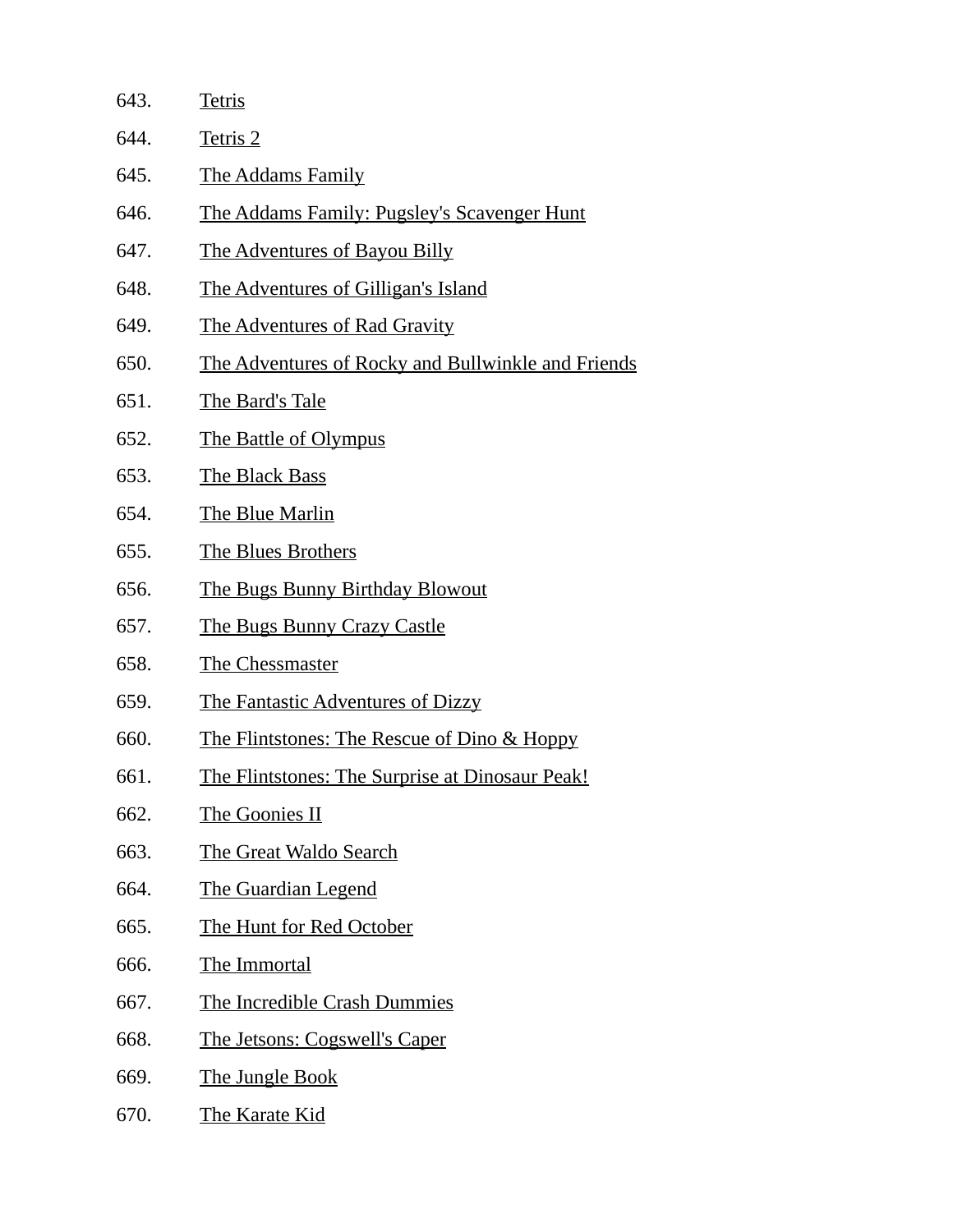| 671. | <b>The Krion Conquest</b>                           |
|------|-----------------------------------------------------|
| 672. | <b>The Last Ninja</b>                               |
| 673. | <b>The Last Starfighter</b>                         |
| 674. | <u>The Legend of Kage</u>                           |
| 675. | <b>The Legend of Zelda</b>                          |
| 676. | <b>The Little Mermaid</b>                           |
| 677. | <u>The Lone Ranger</u>                              |
| 678. | <b>The Mafat Conspiracy</b>                         |
| 679. | <b>The Magic of Scheherazade</b>                    |
| 680. | <b>The Mutant Virus: Crisis in a Computer World</b> |
| 681. | The Punisher                                        |
| 682. | <u>The Ren &amp; Stimpy Show: Buckeroo\$!</u>       |
| 683. | <b>The Rocketeer</b>                                |
| 684. | <b>The Simpsons: Bart vs. the Space Mutants</b>     |
| 685. | The Simpsons: Bart vs. the World                    |
| 686. | <b>The Simpsons: Bartman Meets Radioactive Man</b>  |
| 687. | <b>The Smurfs</b>                                   |
| 688. | <b>The Terminator</b>                               |
| 689. | The Three Stooges                                   |
| 690. | The Ultimate Stuntman                               |
| 691. | <b>The Uncanny X-Men</b>                            |
| 692. | The Untouchables                                    |
| 693. | The Young Indiana Jones Chronicles                  |
| 694. | <b>Thunder &amp; Lightning</b>                      |
| 695. | <b>Thunderbirds</b>                                 |
| 696. | Thundercade                                         |
| 697. | <u>Tiger-Heli</u>                                   |
| 698. | <b>Tiles of Fate</b>                                |
|      |                                                     |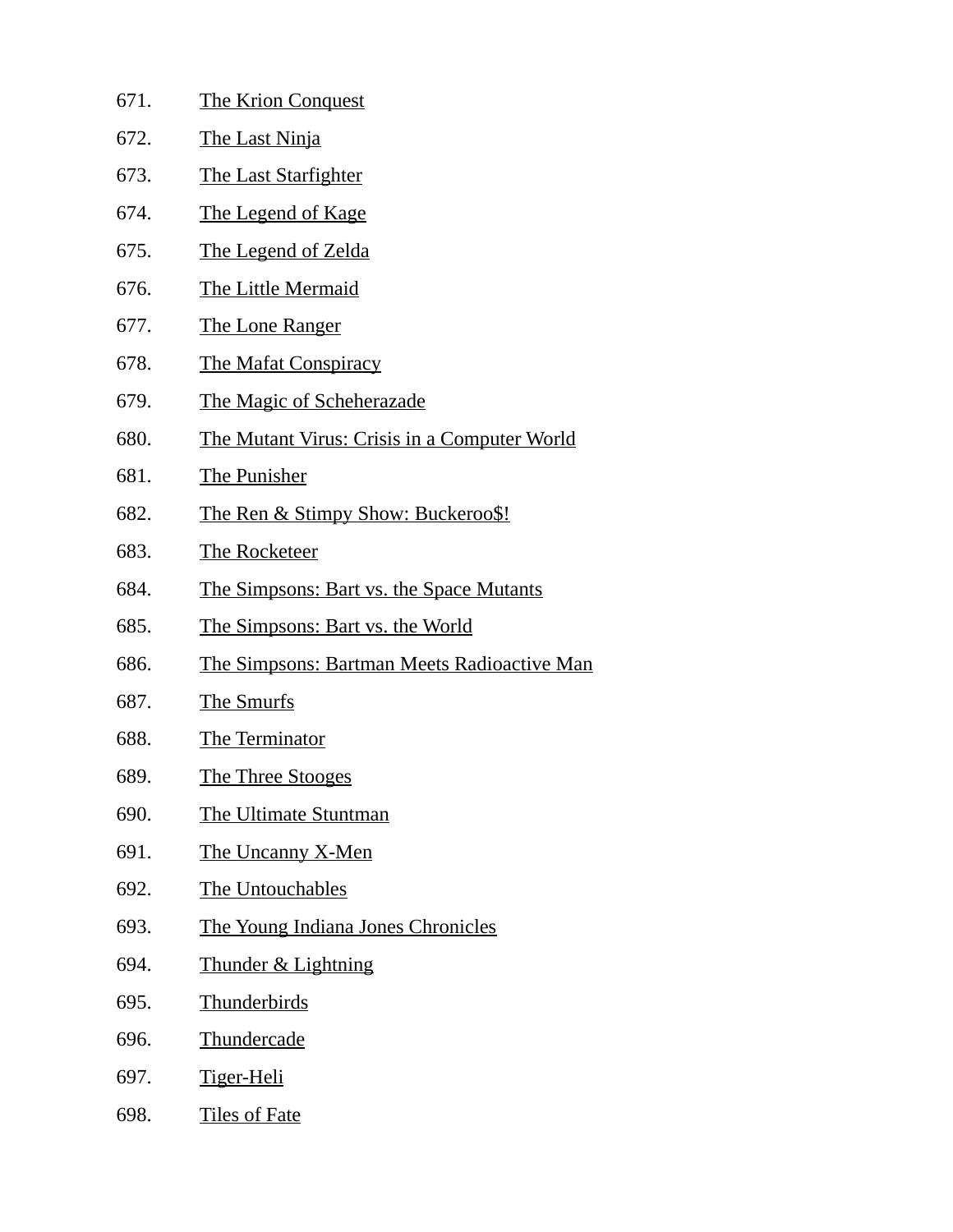| 699. | <b>Time Lord</b>                                              |
|------|---------------------------------------------------------------|
| 700. | <b>Times of Lore</b>                                          |
| 701. | <b>Tiny Toon Adventures</b>                                   |
| 702. | <u>Tiny Toon Adventures 2: Trouble in Wackyland</u>           |
| 703. | <b>Tiny Toon Adventures Cartoon Workshop</b>                  |
| 704. | To the Earth                                                  |
| 705. | <b>Toki</b>                                                   |
| 706. | <u>Tom &amp; Jerry: The Ultimate Game of Cat and Mouse!</u>   |
| 707. | <b>Tombs &amp; Treasure</b>                                   |
| 708. | Toobin'                                                       |
| 709. | <b>Top Gun</b>                                                |
| 710. | <b>Top Gun: The Second Mission</b>                            |
| 711. | <b>Total Recall</b>                                           |
| 712. | <b>Totally Rad</b>                                            |
| 713. | <b>Touch Down Fever</b>                                       |
| 714. | <b>Town &amp; Country Surf Designs: Thrilla's Surfari</b>     |
| 715. | <u>Town &amp; Country Surf Designs: Wood &amp; Water Rage</u> |
| 716. | <b>Toxic Crusaders</b>                                        |
| 717. | <b>Track &amp; Field</b>                                      |
| 718. | <b>Track &amp; Field II</b>                                   |
| 719. | <b>Transformers: Convoy no Nazo</b>                           |
| 720. | <b>Treasure Master</b>                                        |
| 721. | Trog!                                                         |
| 722. | <b>Trojan</b>                                                 |
| 723. | <b>Trolls on Treasure Island</b>                              |
| 724. | <b>Twin Cobra</b>                                             |
| 725. | <b>Twin Eagle</b>                                             |
| 726. | <b>Ultima: Exodus</b>                                         |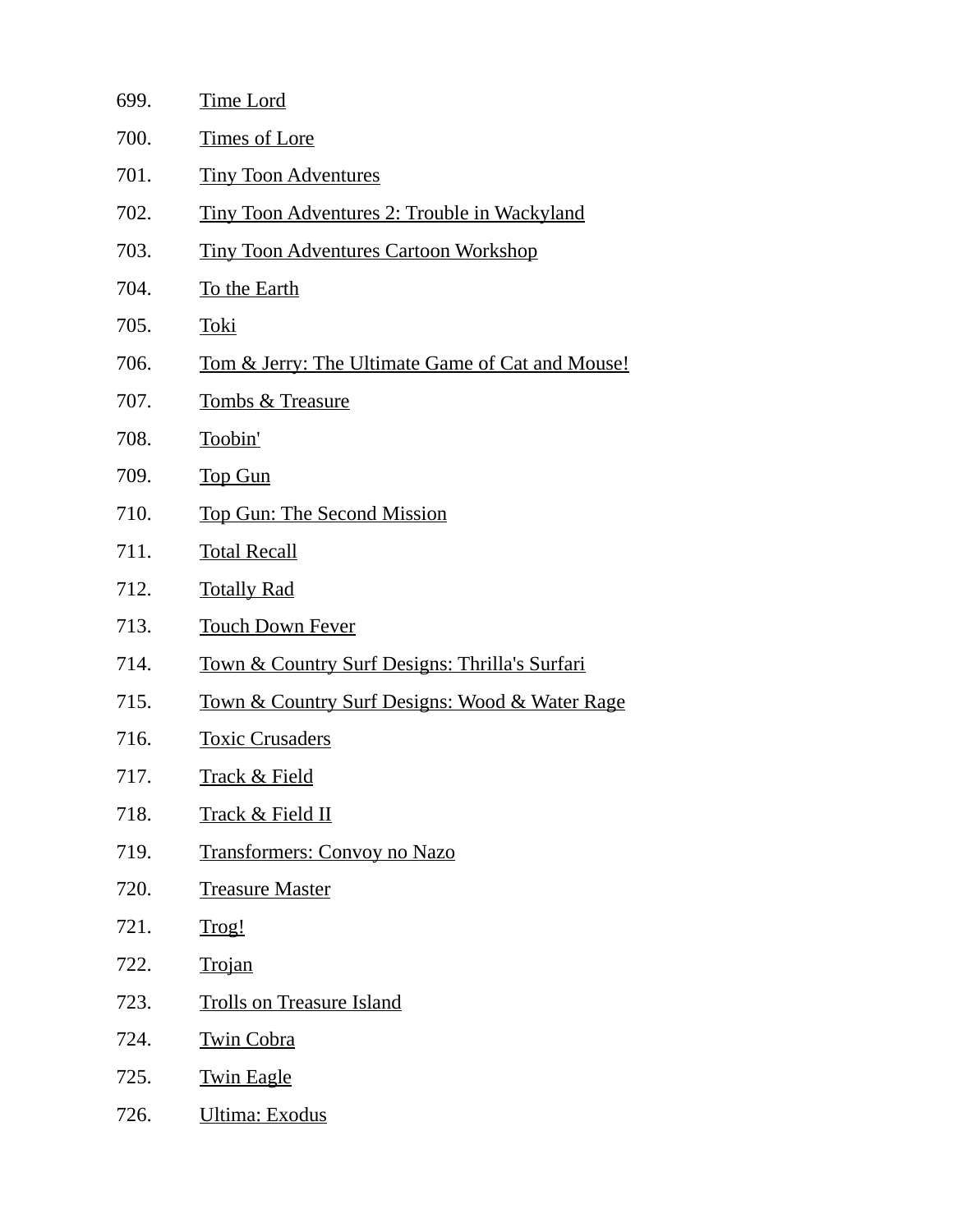- 727. Ultima: Quest of the Avatar 728. Ultima: Warriors of Destiny 729. Ultimate Air Combat 730. Ultimate Basketball 731. Ultimate League Soccer 732. Uncharted Waters 733. Uninvited 734. Urban Champion 735. Vegas Dream 736. Venice Beach Volleyball 737. Vice: Project Doom 738. Videomation 739. Vindicators 740. Volleyball 741. WCW World Championship Wrestling 742. WWF King of the Ring 743. WWF Wrestlemania 744. WWF Wrestlemania Challenge 745. WWF Wrestlemania Steel Cage Challenge 746. Wacky Races 747. Wagyan Land 2 748. Wall Street Kid 749. Wally Bear and the No! Gang 750. Wario's Woods 751. Wayne Gretzky Hockey 752. Wayne's World
- 753. Werewolf: The Last Warrior
- 754. Wheel of Fortune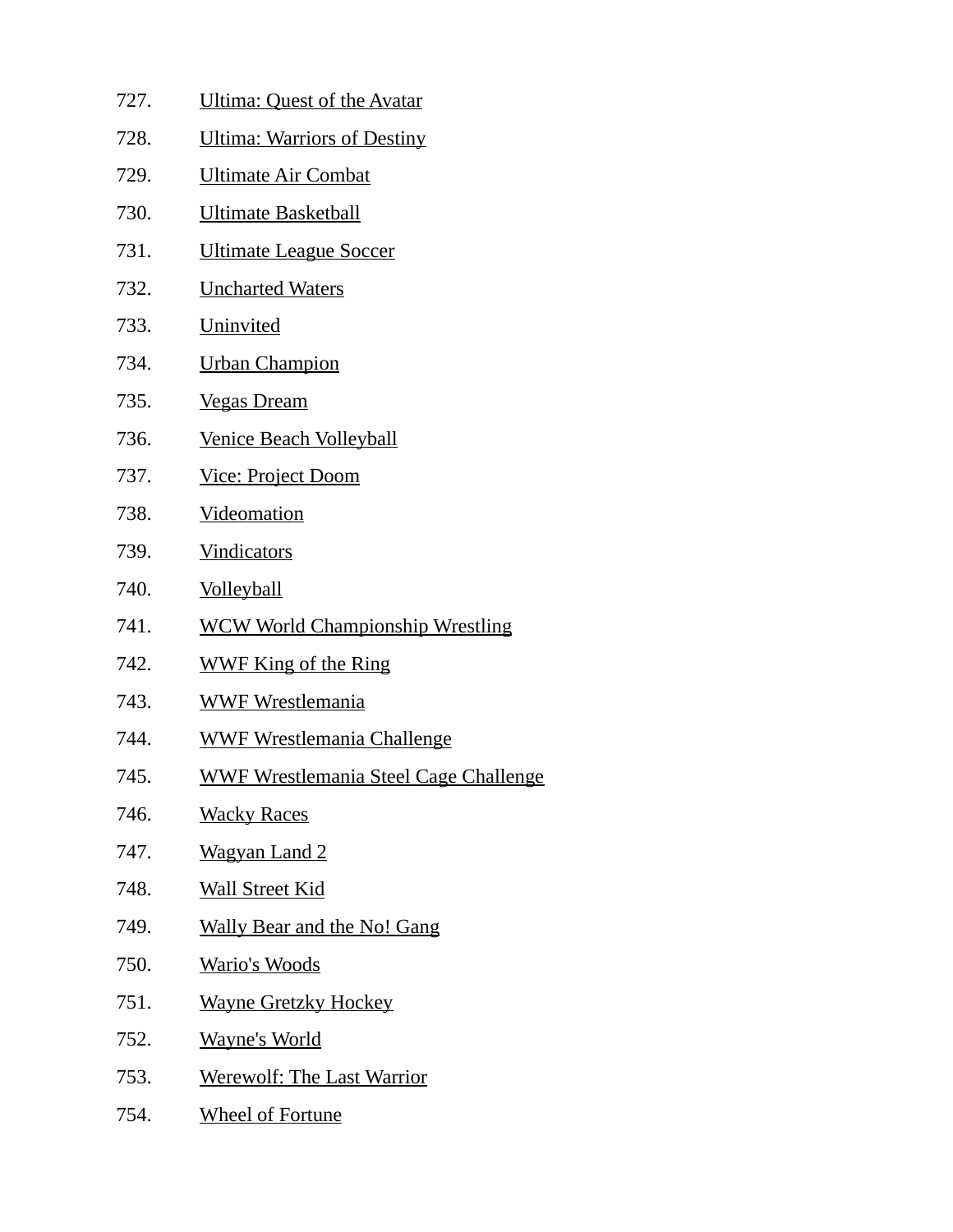| 755. | <b>Wheel of Fortune Featuring Vanna White</b>            |
|------|----------------------------------------------------------|
| 756. | <b>Wheel of Fortune: Family Edition</b>                  |
| 757. | <b>Wheel of Fortune: Junior Edition</b>                  |
| 758. | <b>Where in Time Is Carmen Sandiego</b>                  |
| 759. | <b>Where's Waldo</b>                                     |
| 760. | <b>Who Framed Roger Rabbit</b>                           |
| 761. | Whomp 'Em                                                |
| 762. | <b>Widget</b>                                            |
| 763. | <b>Wild Gunman</b>                                       |
| 764. | <b>Willow</b>                                            |
| 765. | <b>Win, Lose or Draw</b>                                 |
| 766. | <b>Winter Games</b>                                      |
| 767. | <b>Wizardry: Knight of Diamonds: The Second Scenario</b> |
| 768. | <b>Wizardry: Proving Grounds of the Mad Overlord</b>     |
| 769. | <b>Wizards &amp; Warriors</b>                            |
| 770. | Wizards & Warriors III: Kuros Visions of Power           |
| 771. | Wolverine                                                |
| 772. | <b>World Champ: Super Boxing Great Fight</b>             |
| 773. | <b>World Class Track Meet</b>                            |
| 774. | <b>World Games</b>                                       |
| 775. | <b>Wrath of the Black Manta</b>                          |
| 776. | <b>Wrecking Crew</b>                                     |
| 777. | Wurm: Journey to the Center of the Earth!                |
| 778. | <u>Xenophobe</u>                                         |
| 779. | <b>Xevious: The Avenger</b>                              |
| 780. | <b>Xexyz</b>                                             |
| 781. | <u>Yo! Noid</u>                                          |
| 782. | Yoshi                                                    |
|      |                                                          |